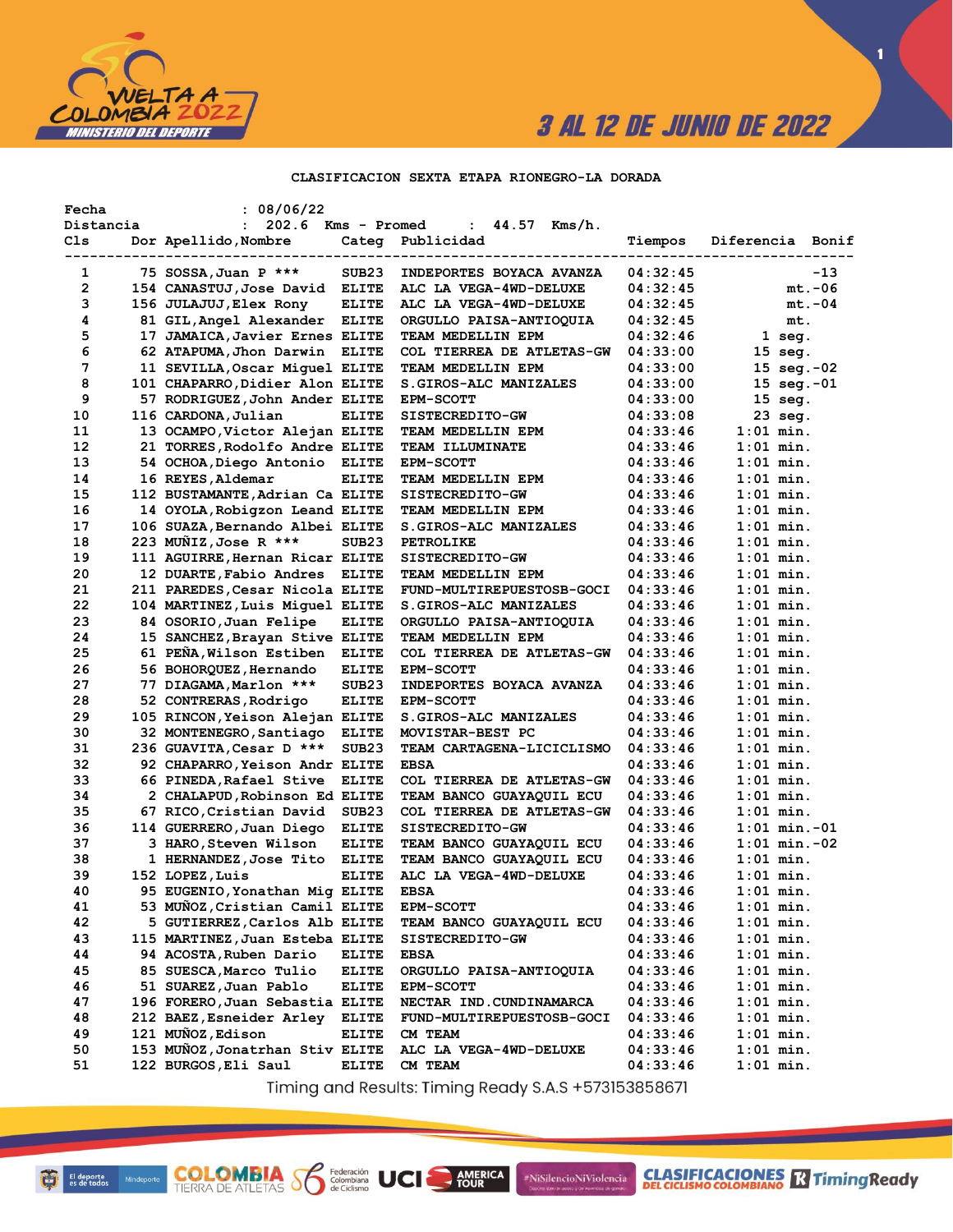

 $\overline{\mathbf{2}}$ 

## CLASIFICACION SEXTA ETAPA RIONEGRO-LA DORADA

| Fecha     | : 08/06/22                      |                   |                                                         |          |                   |
|-----------|---------------------------------|-------------------|---------------------------------------------------------|----------|-------------------|
| Distancia | : 202.6 Kms - Promed            |                   | : $44.57$ Kms/h.                                        |          |                   |
| Cls       | Dor Apellido, Nombre            |                   | Categ Publicidad                                        | Tiempos  | Diferencia Bonif  |
| 52        |                                 |                   | 191 SIERRA, Yecid Arturo ELITE NECTAR IND. CUNDINAMARCA | 04:33:46 | $1:01$ min.       |
| 53        | 41 PARRA, Heiner Rodrigo ELITE  |                   | <b>CANELS-ZEROUNO</b>                                   | 04:33:46 | $1:01$ min.       |
| 54        | 4 HUERA, Richard Roland ELITE   |                   | TEAM BANCO GUAYAQUIL ECU                                | 04:33:46 | $1:01$ min.       |
| 55        | 55 CHAVES, German Enriqu ELITE  |                   | <b>EPM-SCOTT</b>                                        | 04:33:46 | $1:01$ min.       |
| 56        | 215 CALLEJAS, Edinson *** SUB23 |                   | FUND-MULTIREPUESTOSB-GOCI                               | 04:33:46 | $1:01$ min.       |
| 57        | 45 CADENA, Edgar ***            | SUB <sub>23</sub> | <b>CANELS-ZEROUNO</b>                                   | 04:33:46 | $1:01$ min.       |
| 58        | 161 BOBADILLA, Duban Cami ELITE |                   | TEAM NATIVOS PAYN                                       | 04:33:46 | $1:01$ min.       |
| 59        | 214 PEREZ, Wilmar Jahir         | <b>ELITE</b>      | FUND-MULTIREPUESTOSB-GOCI                               | 04:33:46 | $1:01$ min.       |
| 60        | 206 MACA,Leison Damian          | <b>ELITE</b>      | FUERZAS ARMADAS COLOMBIA                                | 04:33:46 | $1:01$ min.       |
| 61        | 6 QUINTEROS, Alexis Ben ELITE   |                   | TEAM BANCO GUAYAQUIL ECU                                | 04:33:46 | $1:01$ min. $-03$ |
| 62        | 72 FERNANDEZ, Oscar Hern SUB23  |                   | INDEPORTES BOYACA AVANZA                                | 04:33:46 | $1:01$ min. $-05$ |
| 63        | 31 URBANO, Jerson Ruben ELITE   |                   | MOVISTAR-BEST PC                                        | 04:33:46 | $1:01$ min.       |
| 64        | 113 GOMEZ, David Santiago ELITE |                   | SISTECREDITO-GW                                         | 04:33:46 | $1:01$ min. $-01$ |
| 65        | 176 ROBLES,Camilo A ***         | SUB <sub>23</sub> | TOLIMA ES PASION-L. HUILA                               | 04:33:46 | $1:01$ min.       |
| 66        | 91 ORTEGA, Robinson Arma ELITE  |                   | <b>EBSA</b>                                             | 04:33:46 | $1:01$ min.       |
| 67        | 63 MENDOZA, Omar Alberto ELITE  |                   | COL TIERREA DE ATLETAS-GW                               | 04:33:46 | $1:01$ min.       |
| 68        | 103 TABARES, Jordan Felip ELITE |                   | S.GIROS-ALC MANIZALES                                   | 04:33:46 | $1:01$ min.       |
| 69        | 73 URIAN, Jose M ***            | SUB <sub>23</sub> | INDEPORTES BOYACA AVANZA                                | 04:33:46 | $1:01$ min.       |
| 70        | 165 SANCHEZ, Yerzon Eduar ELITE |                   | TEAM NATIVOS PAYN                                       | 04:33:46 | $1:01$ min.       |
| 71        | 102 MORENO, Salvador            | ELITE             | S.GIROS-ALC MANIZALES                                   | 04:34:20 | $1:35$ min.       |
| 72        | 96 PARRA, Carlos Andres ELITE   |                   | <b>EBSA</b>                                             | 04:34:32 | $1:47$ min.       |
| 73        | 97 PIRA, Omar ***               | SUB <sub>23</sub> | <b>EBSA</b>                                             | 04:34:32 | $1:47$ min.       |
| 74        | 44 CORTE, Eduardo               | <b>ELITE</b>      | <b>CANELS-ZEROUNO</b>                                   | 04:35:27 | $2:42$ min.       |
| 75        | 193 PEDRAZA, Walter Ferna ELITE |                   | NECTAR IND. CUNDINAMARCA                                | 04:42:08 | $9:23$ min.       |
| 76        | 23 CASTIBLANCO, Jorge Ca ELITE  |                   | TEAM ILLUMINATE                                         | 04:42:08 | $9:23$ min.       |
| 77        | 192 GARZON, Marlon David ELITE  |                   | NECTAR IND. CUNDINAMARCA                                | 04:42:08 | $9:23$ min.       |
| 78        | 231 RAMIREZ, Santiago           | <b>ELITE</b>      | TEAM CARTAGENA-LICICLISMO                               | 04:42:08 | $9:23$ min.       |
| 79        | 74 PATIÑO, Edwin Alejand SUB23  |                   | INDEPORTES BOYACA AVANZA                                | 04:42:08 | $9:23$ min.       |
| 80        | 222 GRANADOS, David S *** SUB23 |                   | <b>PETROLIKE</b>                                        | 04:42:08 | 9:23 min.         |
| 81        | 133 RODRIGUEZ, Wilmer Dar ELITE |                   | CONSTRU ZEA-EL FARO ELECT                               | 04:42:08 | 9:23 min.         |
| 82        | 183 CASTILLO, Jhon ***          | SUB <sub>23</sub> | AMPRO-CERVEZAANDINA                                     | 04:42:08 | 9:23 min.         |
| 83        | 132 VARGAS,Jhon Jairo           | <b>ELITE</b>      | CONSTRU ZEA-EL FARO ELECT                               | 04:42:08 | $9:23$ min.       |
| 84        | 22 SARMIENTO, Johnatan F ELITE  |                   | TEAM ILLUMINATE                                         | 04:42:08 | $9:23$ min.       |
| 85        | 42 SANTOS, Efren                | <b>ELITE</b>      | <b>CANELS-ZEROUNO</b>                                   | 04:42:08 | $9:23$ min.       |
| 86        | 173 QUETAMA, Yeison Ubarl ELITE |                   | TOLIMA ES PASION-L. HUILA                               | 04:42:08 | $9:23$ min.       |
| 87        | 227 ALVAREZ, Miguel Luis ELITE  |                   | <b>PETROLIKE</b>                                        | 04:42:08 | $9:23$ min.       |
| 88        | 36 CAICEDO, Pablo               | <b>ELITE</b>      | MOVISTAR-BEST PC                                        | 04:42:08 | $9:23$ min.       |
| 89        | 7 TORO, Alexander               | <b>ELITE</b>      | TEAM BANCO GUAYAQUIL ECU                                | 04:42:12 | $9:27$ min.       |
| 90        | 216 BLANCO, Lukas ***           | SUB23             | FUND-MULTIREPUESTOSB-GOCI                               | 04:42:12 | $9:27$ min.       |
| 91        | 141 ROMERO, Carlos Andres SUB23 |                   | HERRERA SPORT ROPA DEPORT                               | 04:47:47 | $15:02$ min.      |
| 92        | 185 GONZALEZ, Jersson *** SUB23 |                   | AMPRO-CERVEZAANDINA                                     | 04:47:47 | $15:02$ min.      |
| 93        | 224 PARRA,Jordan Arley          | ELITE             | <b>PETROLIKE</b>                                        | 04:47:47 | $15:02$ min.      |
| 94        | 33 PANTOJA, Cesar ***           | SUB23             | MOVISTAR-BEST PC                                        | 04:47:47 | $15:02$ min.      |
| 95        | 64 QUIROZ, Oscar Adalber ELITE  |                   | COL TIERREA DE ATLETAS-GW                               | 04:47:47 | $15:02$ min.      |
| 96        | 174 CERQUERA, William Ant ELITE |                   | TOLIMA ES PASION-L. HUILA                               | 04:47:47 | $15:02$ min.      |
| 97        | 213 DIAZ, Manuel Ignacio        | ELITE             | FUND-MULTIREPUESTOSB-GOCI                               | 04:47:47 | $15:02$ min.      |
| 98        | 195 HERNANDEZ, Rafael           | ELITE             | NECTAR IND. CUNDINAMARCA                                | 04:47:47 | $15:02$ min.      |
| 99        | 43 PRADO, Ignacio De Jes ELITE  |                   | CANELS-ZEROUNO                                          | 04:47:47 | $15:02$ min.      |
| 100       | 65 SOTO, Nelson Andres          | ELITE             | COL TIERREA DE ATLETAS-GW                               | 04:47:47 | $15:02$ min.      |
| 101       | 221 RUBIANO,Miquel Angel ELITE  |                   | <b>PETROLIKE</b>                                        | 04:47:47 | $15:02$ min.      |
| 102       | 232 POSSO, Eduardo J ***        | SUB <sub>23</sub> | TEAM CARTAGENA-LICICLISMO                               | 04:47:47 | $15:02$ min.      |
| 103       | 225 CANO, Diego Fernando        | ELITE             | <b>PETROLIKE</b>                                        | 04:47:47 | $15:02$ min.      |

Timing and Results: Timing Ready S.A.S +573153858671

AMERICA

#NiSilencioNiViolencia

Federación<br>Colombiana<br>de Ciclismo

UCI

**COLOMBIA S**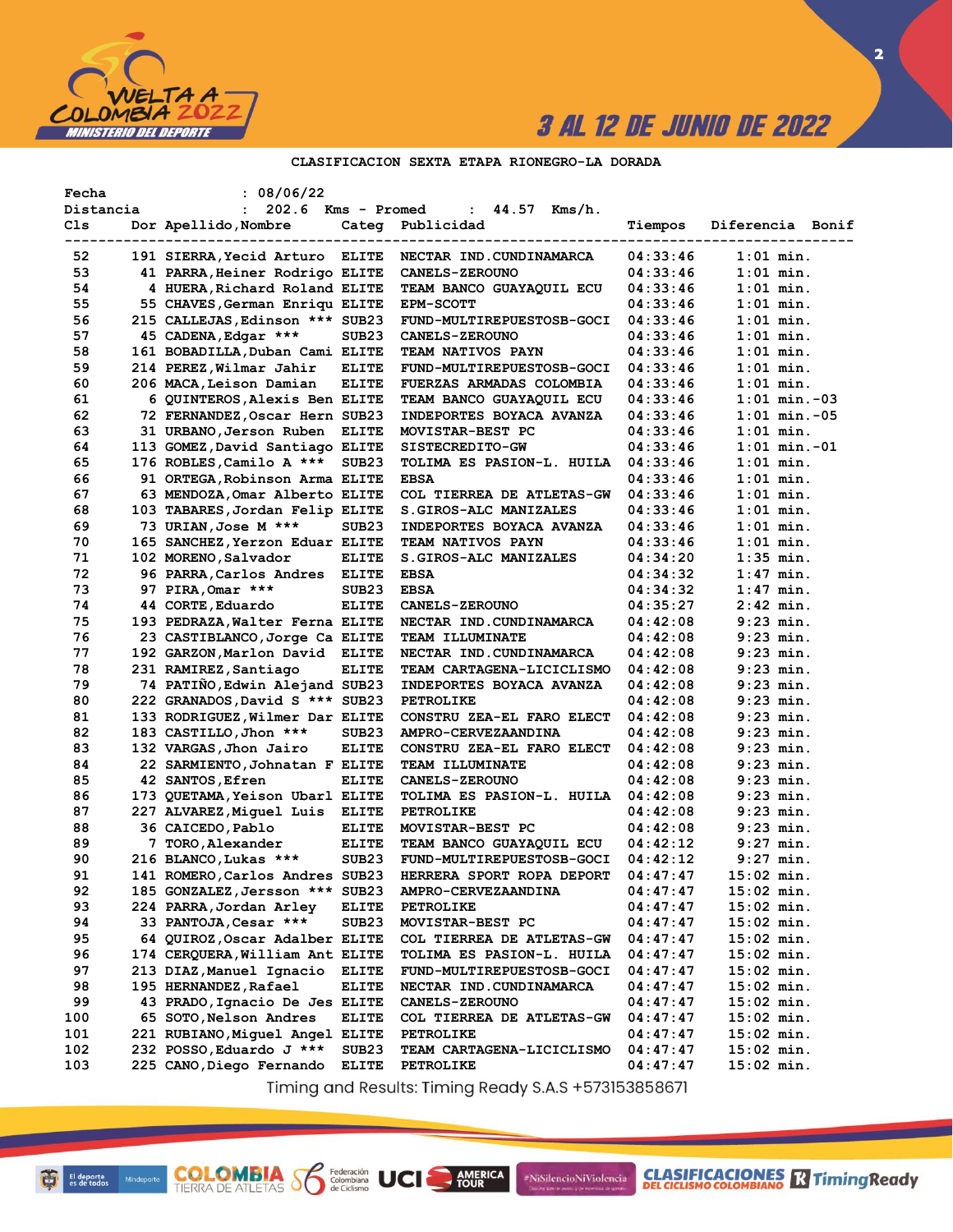

**3**

#### **CLASIFICACION SEXTA ETAPA RIONEGRO-LA DORADA**

| Fecha     | : 08/06/22                      |              |                                                                                                                                                                                                                               |          |                  |
|-----------|---------------------------------|--------------|-------------------------------------------------------------------------------------------------------------------------------------------------------------------------------------------------------------------------------|----------|------------------|
| Distancia |                                 |              | : 202.6 Kms - Promed : 44.57 Kms/h.                                                                                                                                                                                           |          |                  |
| Cls       |                                 |              | Dor Apellido, Nombre Categ Publicidad                                                                                                                                                                                         | Tiempos  | Diferencia Bonif |
|           |                                 |              |                                                                                                                                                                                                                               |          |                  |
| 104       | 123 ANGARITA, Marvin Orla ELITE |              | CM TEAM NEWSLETTED AND THE STATE OF THE STATE OF THE STATE OF THE STATE OF THE STATE OF THE STATE OF THE STATE OF THE STATE OF THE STATE OF THE STATE OF THE STATE OF THE STATE OF THE STATE OF THE STATE OF THE STATE OF THE | 04:47:47 | $15:02$ min.     |
| 105       | 234 KELLY, Santiago A *** SUB23 |              | TEAM CARTAGENA-LICICLISMO                                                                                                                                                                                                     | 05:02:43 | $29:58$ min.     |
| 106       | 233 ARZUAGA, Julio Jose SUB23   |              | TEAM CARTAGENA-LICICLISMO                                                                                                                                                                                                     | 05:02:43 | $29:58$ min.     |
| 107       | 145 VALBUENA, Mario ***         | SUB23        | HERRERA SPORT ROPA DEPORT                                                                                                                                                                                                     | 05:02:43 | $29:58$ min.     |
| 108       | 142 MALDONADO, Jonnathan SUB23  |              | HERRERA SPORT ROPA DEPORT                                                                                                                                                                                                     | 05:02:43 | $29:58$ min.     |
| 109       | 107 CHIA, Luis Carlos           | <b>ELITE</b> | S. GIROS-ALC MANIZALES                                                                                                                                                                                                        | 05:02:43 | $29:58$ min.     |
| 110       | 155 BUSTOS, Cristian Yesi SUB23 |              | ALC LA VEGA-4WD-DELUXE                                                                                                                                                                                                        | 05:02:43 | $29:58$ min.     |
| 111       | 137 RODRIGUEZ, Brandon ** SUB23 |              | CONSTRU ZEA-EL FARO ELECT                                                                                                                                                                                                     | 05:02:43 | $29:58$ min.     |
| 112       | 166 ALONSO, John ***            | SUB23        | TEAM NATIVOS PAYN                                                                                                                                                                                                             | 05:02:43 | $29:58$ min.     |
| 113       | 197 MORENO, Juan J *** SUB23    |              | NECTAR IND.CUNDINAMARCA                                                                                                                                                                                                       | 05:02:43 | $29:58$ min.     |
| 114       | 246 GOMEZ, Hernan Dario         | <b>ELITE</b> | <b>FUNDACION TEAM RECAPI</b>                                                                                                                                                                                                  | 05:02:43 | $29:58$ min.     |
| 115       | 243 HERRERA, Stiven Alexa ELITE |              | <b>FUNDACION TEAM RECAPI</b>                                                                                                                                                                                                  | 05:02:43 | $29:58$ min.     |
| 116       | 253 GARCIA, Edgar ***           | SUB23        | <b>DEPORMUNDO</b>                                                                                                                                                                                                             | 05:02:43 | $29:58$ min.     |
| 117       | 164 CUESTA, Steven Manuel ELITE |              | <b>TEAM NATIVOS PAYN</b>                                                                                                                                                                                                      | 05:02:43 | $29:58$ min.     |
| 118       | 135 CIFUENTES, Fabian Sti ELITE |              | CONSTRU ZEA-EL FARO ELECT                                                                                                                                                                                                     | 05:02:43 | $29:58$ min.     |
| 119       | 76 UMBA, Juan Alejandro         | SUB23        | INDEPORTES BOYACA AVANZA                                                                                                                                                                                                      | 05:02:43 | $29:58$ min.     |
| 120       | 205 MOYA, Maycol Stiven         | ELITE        | FUERZAS ARMADAS COLOMBIA                                                                                                                                                                                                      | 05:20:48 | $48:03$ min.     |

**Corredores clasificados : 120**

#### **CORREDORES RETIRADOS EN LA ETAPA**

#### **----------------------------------------------------------------------------------- -- 71 VARGAS,Adrian Enriqu ELITE INDEPORTES BOYACA AVANZA DNF -- 201 MORENO,Wilfredo\*\*\* SUB23 FUERZAS ARMADAS COLOMBIA DNF -- 203 JARAVA,Fernando \*\*\* SUB23 FUERZAS ARMADAS COLOMBIA DNF -- 204 QUINTERO,Brayan \*\*\* SUB23 FUERZAS ARMADAS COLOMBIA DNF -- 226 PEDROZA,Andres Camil ELITE PETROLIKE DNF -- 242 RIVERA,Hector Sebast ELITE FUNDACION TEAM RECAPI DNF -- 252 MORENO,Javier Esteba SUB23 DEPORMUNDO DNF**

Timing and Results: Timing Ready S.A.S +573153858671

AMERICA

UCI

#NiSilencioNiViolencia



**COLOMBIA**<br>TIERRA DE ATLETAS **S** de Ciclismo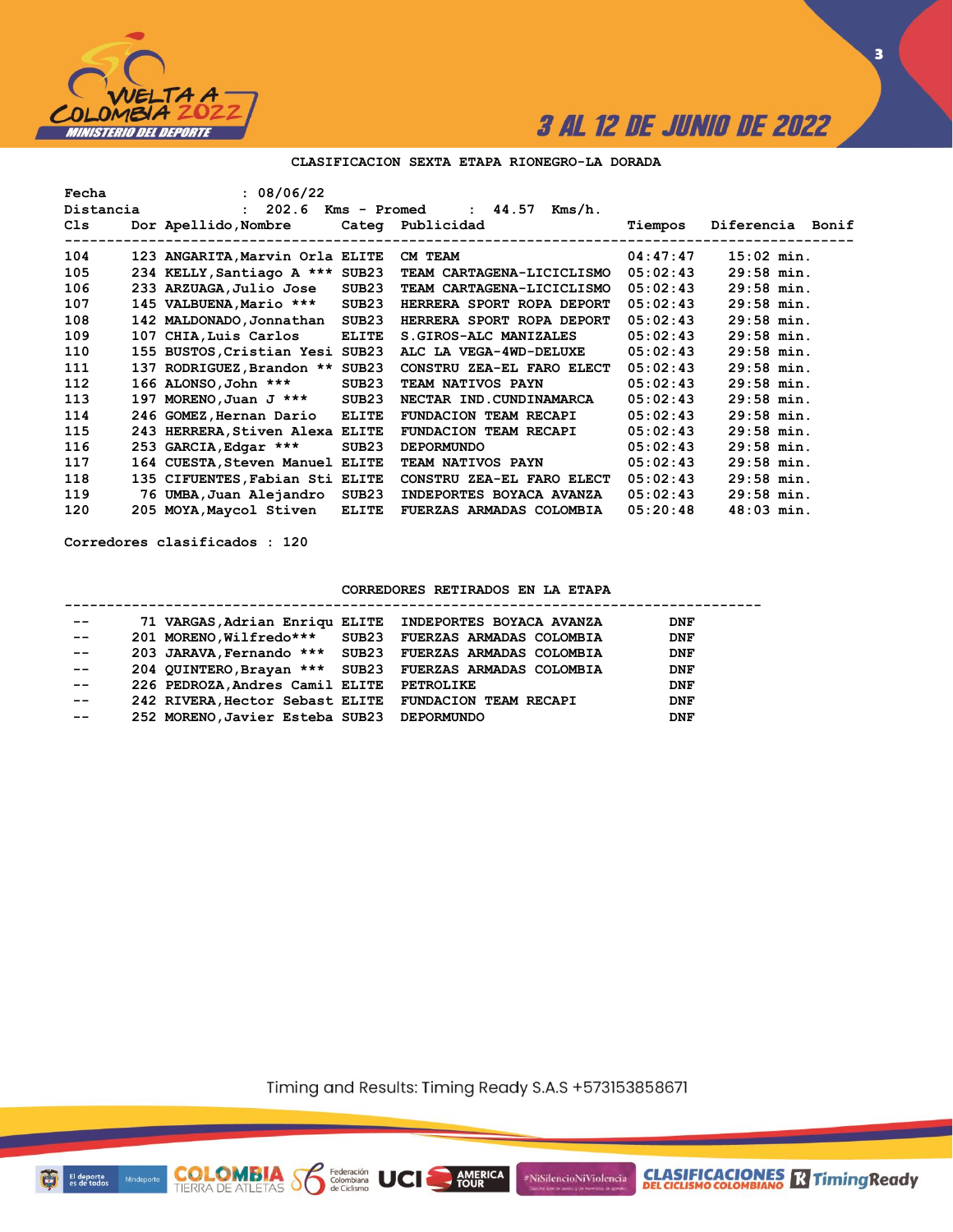

**CLASIFICACIONES R** Timing Ready

**4**

#### **CLASIFICACION SUB23 DE LA ETAPA**

| 1  |     | 75 SOSSA, Juan P ***            | SUB <sub>23</sub> | INDEPORTES BOYACA AVANZA           | 04:32:45 |              |  |
|----|-----|---------------------------------|-------------------|------------------------------------|----------|--------------|--|
| 2  |     | 223 MUÑIZ, Jose R ***           | SUB <sub>23</sub> | <b>PETROLIKE</b>                   | 04:33:46 | $1:01$ min.  |  |
| 3  |     | 77 DIAGAMA, Marlon ***          | SUB <sub>23</sub> | INDEPORTES BOYACA AVANZA           | 04:33:46 | $1:01$ min.  |  |
| 4  |     | 236 GUAVITA, Cesar D ***        | SUB23             | TEAM CARTAGENA-LICICLISMO          | 04:33:46 | $1:01$ min.  |  |
| 5  |     | 67 RICO, Cristian David         | SUB <sub>23</sub> | COL TIERREA DE ATLETAS-GW 04:33:46 |          | $1:01$ min.  |  |
| 6  |     | 215 CALLEJAS, Edinson ***       | SUB <sub>23</sub> | FUND-MULTIREPUESTOSB-GOCI          | 04:33:46 | $1:01$ min.  |  |
| 7  |     | 45 CADENA, Edgar ***            | SUB <sub>23</sub> | <b>CANELS-ZEROUNO</b>              | 04:33:46 | $1:01$ min.  |  |
| 8  |     | 72 FERNANDEZ, Oscar Hern SUB23  |                   | INDEPORTES BOYACA AVANZA           | 04:33:46 | $1:01$ min.  |  |
| 9  |     | 176 ROBLES, Camilo A ***        | SUB <sub>23</sub> | TOLIMA ES PASION-L. HUILA          | 04:33:46 | $1:01$ min.  |  |
| 10 |     | 73 URIAN, Jose M ***            | SUB <sub>23</sub> | INDEPORTES BOYACA AVANZA           | 04:33:46 | $1:01$ min.  |  |
| 11 | 97  | PIRA, Omar ***                  | SUB <sub>23</sub> | <b>EBSA</b>                        | 04:34:32 | $1:47$ min.  |  |
| 12 |     | 74 PATIÑO, Edwin Alejand SUB23  |                   | INDEPORTES BOYACA AVANZA           | 04:42:08 | $9:23$ min.  |  |
| 13 |     | 222 GRANADOS, David S *** SUB23 |                   | PETROLIKE                          | 04:42:08 | $9:23$ min.  |  |
| 14 |     | 183 CASTILLO, Jhon ***          | SUB <sub>23</sub> | <b>AMPRO-CERVEZAANDINA</b>         | 04:42:08 | $9:23$ min.  |  |
| 15 |     | 216 BLANCO, Lukas ***           | SUB <sub>23</sub> | FUND-MULTIREPUESTOSB-GOCI          | 04:42:12 | $9:27$ min.  |  |
| 16 |     | 141 ROMERO, Carlos Andres SUB23 |                   | HERRERA SPORT ROPA DEPORT          | 04:47:47 | $15:02$ min. |  |
| 17 |     | 185 GONZALEZ, Jersson *** SUB23 |                   | AMPRO-CERVEZAANDINA                | 04:47:47 | $15:02$ min. |  |
| 18 |     | 33 PANTOJA, Cesar ***           | SUB <sub>23</sub> | MOVISTAR-BEST PC                   | 04:47:47 | $15:02$ min. |  |
| 19 |     | 232 POSSO, Eduardo J ***        | SUB <sub>23</sub> | TEAM CARTAGENA-LICICLISMO          | 04:47:47 | $15:02$ min. |  |
| 20 |     | 234 KELLY, Santiago A ***       | SUB <sub>23</sub> | TEAM CARTAGENA-LICICLISMO          | 05:02:43 | $29:58$ min. |  |
| 21 |     | 233 ARZUAGA, Julio Jose         | SUB <sub>23</sub> | TEAM CARTAGENA-LICICLISMO          | 05:02:43 | $29:58$ min. |  |
| 22 |     | 145 VALBUENA, Mario ***         | SUB <sub>23</sub> | HERRERA SPORT ROPA DEPORT          | 05:02:43 | $29:58$ min. |  |
| 23 |     | 142 MALDONADO, Jonnathan        | SUB <sub>23</sub> | HERRERA SPORT ROPA DEPORT          | 05:02:43 | $29:58$ min. |  |
| 24 |     | 155 BUSTOS, Cristian Yesi SUB23 |                   | ALC LA VEGA-4WD-DELUXE             | 05:02:43 | $29:58$ min. |  |
| 25 | 137 | RODRIGUEZ, Brandon **           | SUB <sub>23</sub> | CONSTRU ZEA-EL FARO ELECT          | 05:02:43 | $29:58$ min. |  |
| 26 |     | 166 ALONSO, John ***            | SUB <sub>23</sub> | TEAM NATIVOS PAYN                  | 05:02:43 | $29:58$ min. |  |
| 27 |     | 197 MORENO, Juan J ***          | SUB <sub>23</sub> | NECTAR IND. CUNDINAMARCA           | 05:02:43 | $29:58$ min. |  |
| 28 |     | 253 GARCIA, Edgar ***           | SUB <sub>23</sub> | <b>DEPORMUNDO</b>                  | 05:02:43 | $29:58$ min. |  |
| 29 |     | 76 UMBA, Juan Alejandro         | SUB <sub>23</sub> | INDEPORTES BOYACA AVANZA           | 05:02:43 | $29:58$ min. |  |

**CLASIFICACION POR EQUIPOS DE LA ETAPA**

|             | 1 ALC LA VEGA-4WD-DELUXE 13:39:16                                 |  |      |  |
|-------------|-------------------------------------------------------------------|--|------|--|
| 2           | TEAM MEDELLIN EPM 13:39:33 a 17                                   |  |      |  |
|             | 3 ORGULLO PAISA-ANTIOQUIA 13:40:17 a 1:01                         |  |      |  |
| 4           | INDEPORTES BOYACA AVANZA 13:40:17 a                               |  | 1:01 |  |
| 5           | $S.GIROS-ALC$ MANIZALES $13:40:32$ a $1:16$                       |  |      |  |
| 6           | $13:40:32$ a<br><b>EPM-SCOTT</b>                                  |  | 1:16 |  |
| $7^{\circ}$ | COL TIERREA DE ATLETAS-GW 13:40:32 a                              |  | 1:16 |  |
| 8           | SISTECREDITO-GW 13:40:40 a $1:24$                                 |  |      |  |
| 9           | TEAM BANCO GUAYAQUIL ECU 13:41:18 a 2:02                          |  |      |  |
| 10          | $13:41:18$ a $2:02$<br><b>EBSA</b>                                |  |      |  |
| 11          | FUND-MULTIREPUESTOSB-GOCI 13:41:18 a 2:02                         |  |      |  |
| 12          | CANELS-ZEROUNO 13:42:59 a 3:43                                    |  |      |  |
| 13          | NECTAR IND. CUNDINAMARCA 13:49:40 a 10:24                         |  |      |  |
| 14          | MOVISTAR-BEST PC 13:49:40 a 10:24                                 |  |      |  |
| 15          | $13:55:19$ a $16:03$<br>CM TEAM                                   |  |      |  |
| 16          | TEAM ILLUMINATE<br>PETROLIKE 13:58:02 a 18:46<br>13:58:02 a 18:46 |  |      |  |
| 17          |                                                                   |  |      |  |
| 18          | TEAM CARTAGENA-LICICLISMO 14:03:41 a 24:25                        |  |      |  |
| 19          | TOLIMA ES PASION-L. HUILA 14:03:41 a 24:25                        |  |      |  |
| 20          | <b>TEAM NATIVOS PAYN</b> 14:10:15 a 30:59                         |  |      |  |
| 21          | CONSTRU ZEA-EL FARO ELECT 14:26:59 a 47:43                        |  |      |  |
| 22          | HERRERA SPORT ROPA DEPORT $14:53:13$ a $1:13:57$                  |  |      |  |
|             |                                                                   |  |      |  |

**COLOMBIA**<br>TIERRA DE ATLETAS **S** de Ciclismo

Timing and Results: Timing Ready S.A.S +573153858671

AMERICA

UCI

#NiSilencioNiViolencia

ū El deporte<br>
es de todos<br>
Mindeporte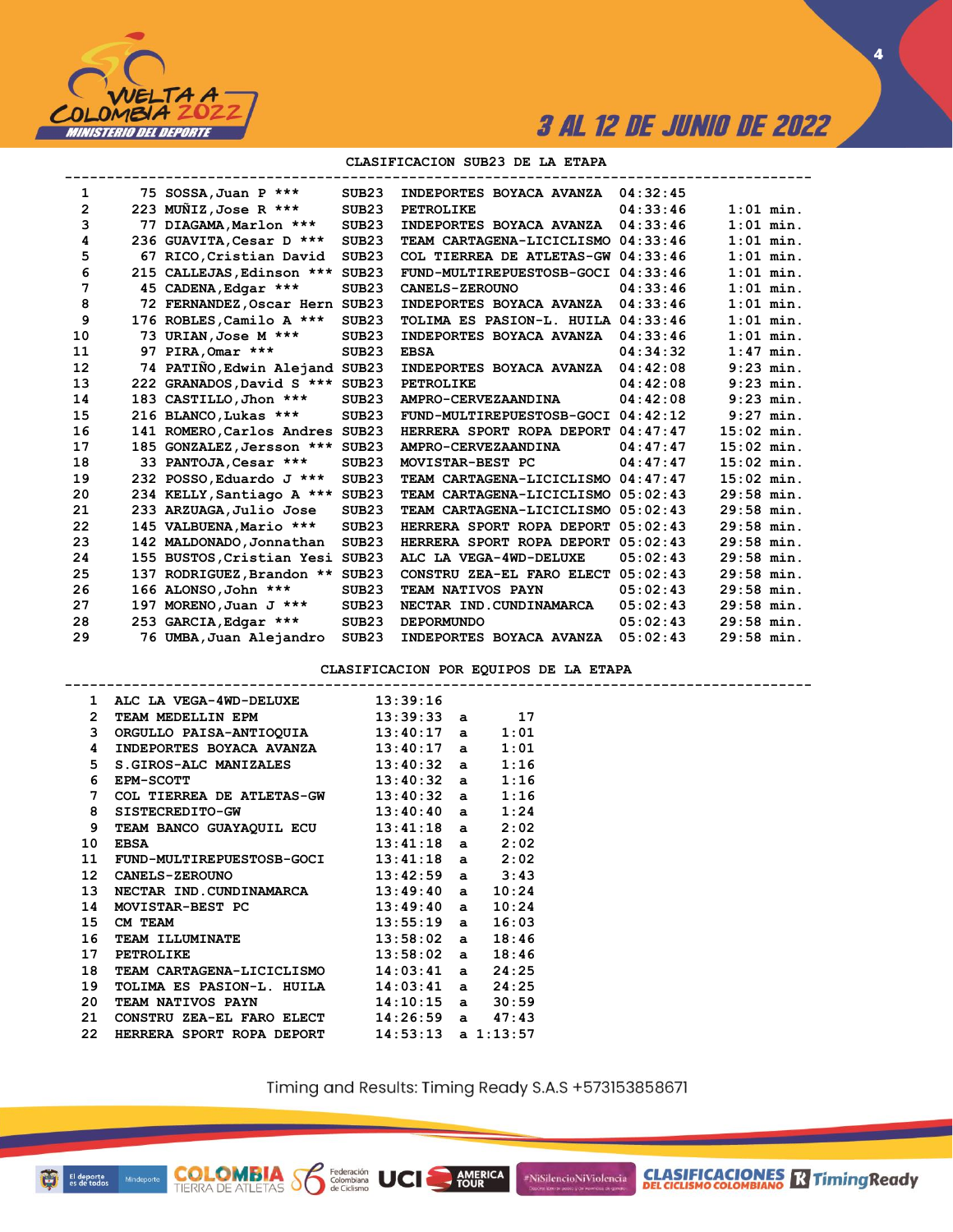

**CLASIFICACIONES R** Timing Ready

**5**

#### **PASOS DE LA MONTAÑA**

**-----------------------------------------------------------------------**

#### **Paso de Montaña 2ª : La Antena**

|     | 32 MONTENEGRO Santiago   | MOVISTAR-BEST PC         | 5 pts |
|-----|--------------------------|--------------------------|-------|
|     | 215 CALLEJAS Edinson *** | <b>FUND-MULTIREPUEST</b> | 4 pts |
| 101 | CHAPARRO Didier Alon     | S.GIROS-ALC MANIZ        | 3 pts |
| 45  | CADENA Edgar ***         | <b>CANELS-ZEROUNO</b>    | 2 pts |
|     | 3 HARO Steven Wilson     | TEAM BANCO GUAYAQ        | 1 pts |

#### **Paso de Montaña 2ª : Monte Loro**

**COLOMBIA**<br>TIERRA DE ATLETAS **S** Se Ciclismo

El deporte<br>es de todos

| 32  | MONTENEGRO Santiago  | MOVISTAR-BEST PC         | 5 pts |
|-----|----------------------|--------------------------|-------|
| 101 | CHAPARRO Didier Alon | S.GIROS-ALC MANIZ        | 4 pts |
| 215 | CALLEJAS Edinson *** | <b>FUND-MULTIREPUEST</b> | 3 pts |
| 113 | GOMEZ David Santiago | SISTECREDITO-GW          | 2 pts |
| 45  | CADENA Edgar ***     | <b>CANELS-ZEROUNO</b>    | 1 pts |

#### **PASOS DE LAS METAS VOLANTES**

|    | Meta Volante de : Salida De Santuario               |                                 |       |
|----|-----------------------------------------------------|---------------------------------|-------|
| 72 | FERNANDEZ Oscar Hern                                | <b>INDEPORTES BOYACA</b>        | 3 pts |
| 3. |                                                     |                                 | 2 pts |
|    | 101 CHAPARRO Didier Alon S.GIROS-ALC MANIZ          |                                 | 1 pts |
|    | Meta Volante de : Los Colores                       |                                 |       |
|    | <b>6 QUINTEROS Alexis Ben     TEAM BANCO GUAYAQ</b> |                                 | 3 pts |
|    | 72 FERNANDEZ Oscar Hern INDEPORTES BOYACA           |                                 | 2 pts |
|    | 114 GUERRERO Juan Diego SISTECREDITO-GW             |                                 | 1 pts |
|    | Meta Volante de : Prs-67                            | ------------------------------- |       |
|    | 75 SOSSA Juan P ***                                 | INDEPORTES BOYACA               | 3 pts |
|    | 11 SEVILLA Oscar Miquel TEAM MEDELLIN EPM           |                                 | 2 pts |
|    | 113 GOMEZ David Santiago SISTECREDITO-GW            |                                 | 1 pts |

**-----------------------------------------------------------------------**

Timing and Results: Timing Ready S.A.S +573153858671

AMERICA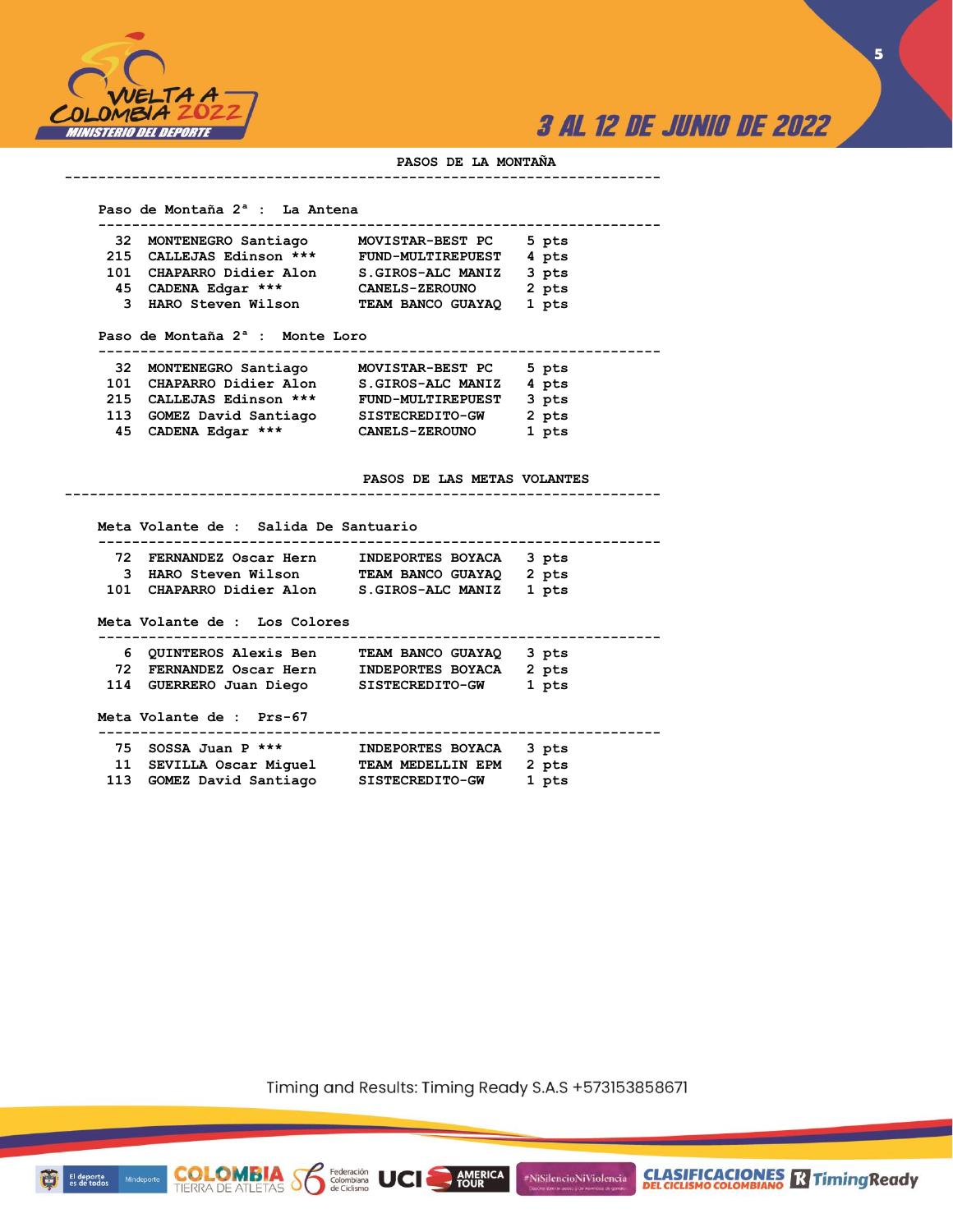

**6**

### **CLASIFICACION POR PUNTOS DE LA ETAPA**

| 1               | 75  | $SOSSA$ , Juan P ***                        | SUB23 | INDEPORTES BOYACA AVANZA  | 18 Pts |
|-----------------|-----|---------------------------------------------|-------|---------------------------|--------|
| $\overline{2}$  | 154 | CANASTUJ, Jose David ELITE                  |       | ALC LA VEGA-4WD-DELUXE    | 12 Pts |
| 3               | 156 | <b>JULAJUJ, Elex Rony ELITE</b>             |       | ALC LA VEGA-4WD-DELUXE    | 10 Pts |
| 4               | 81  | GIL, Angel Alexander ELITE                  |       | ORGULLO PAISA-ANTIOQUIA   | 8 Pts  |
| 5               | 17  | <b>JAMAICA, Javier Ernes ELITE</b>          |       | TEAM MEDELLIN EPM         | 7 Pts  |
| 6               | 11  | SEVILLA, Oscar Miquel ELITE                 |       | TEAM MEDELLIN EPM         | 7 Pts  |
| 7               | 62  | ATAPUMA, Jhon Darwin ELITE                  |       | COL TIERREA DE ATLETAS-GW | 6 Pts  |
| 8               | 101 | CHAPARRO, Didier Alon ELITE                 |       | S.GIROS-ALC MANIZALES     | 5 Pts  |
| 9               | 72  | FERNANDEZ, Oscar Hern SUB23                 |       | INDEPORTES BOYACA AVANZA  | 5 Pts  |
| 10              | 57  | RODRIGUEZ, John Ander ELITE                 |       | <b>EPM-SCOTT</b>          | 3 Pts  |
| 11              | 6   | <b>QUINTEROS, Alexis Ben ELITE</b>          |       | TEAM BANCO GUAYAQUIL ECU  | 3 Pts  |
| 12 <sup>2</sup> | 116 | CARDONA, Julian                             | ELITE | <b>SISTECREDITO-GW</b>    | 2 Pts  |
| 13              | 3   | HARO, Steven Wilson ELITE                   |       | TEAM BANCO GUAYAQUIL ECU  | 2 Pts  |
| 14              | 114 | GUERRERO, Juan Diego ELITE                  |       | <b>SISTECREDITO-GW</b>    | 1 Pts  |
| 15              | 113 | GOMEZ, David Santiago ELITE SISTECREDITO-GW |       |                           | 1 Pts  |

Timing and Results: Timing Ready S.A.S +573153858671

AMERICA

UCI

#NiSilencioNiViolencia



**COLOMBIA**<br>TIERRA DE ATLETAS **S** a Ciclismo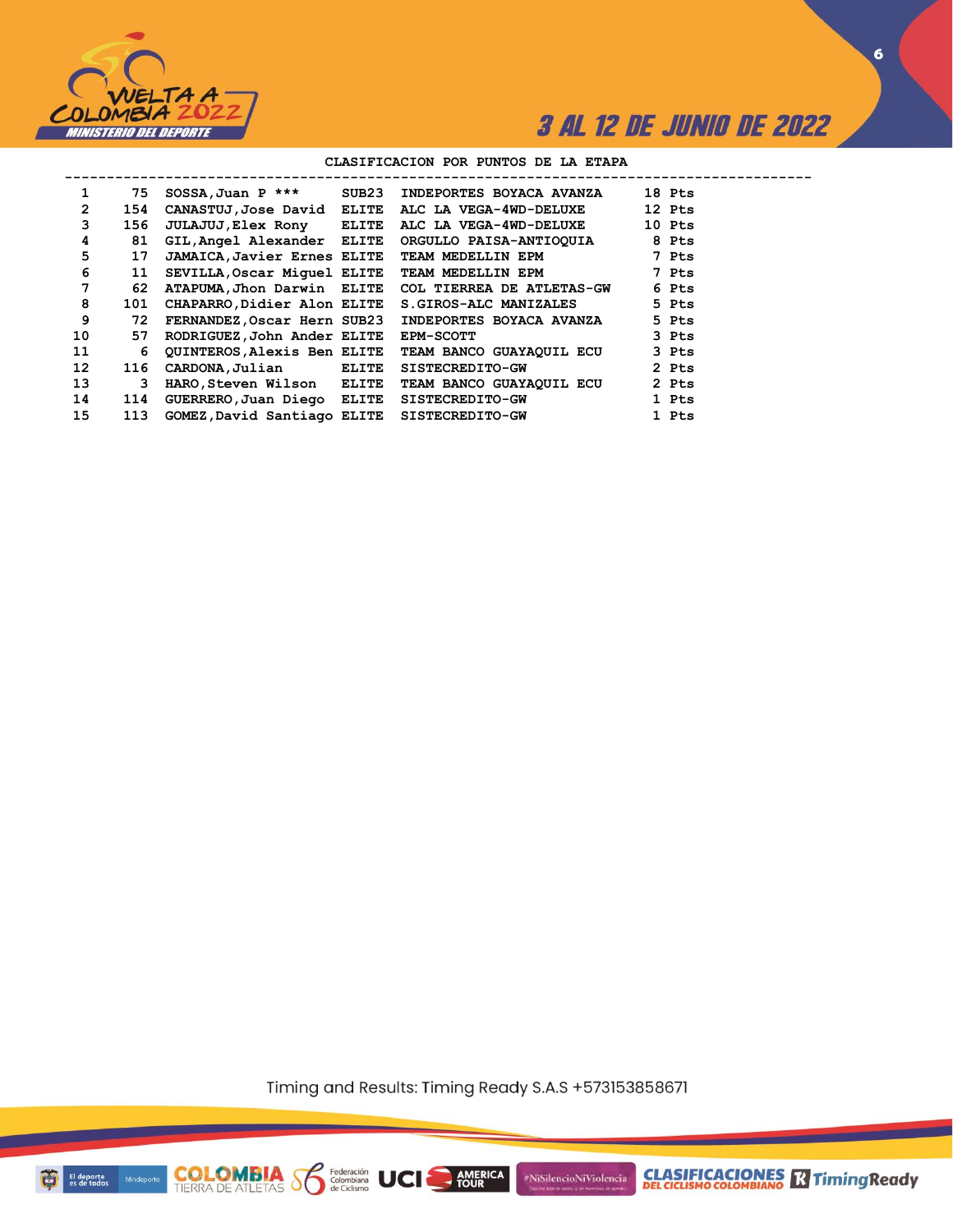

**7**

### **CLASIFICACION GENERAL**

**DESPUES DE LA SEXTA ETAPA RIONEGRO-LA DORADA**

| Fecha   |     | : 08/06/22                                                 |                   |                                 |                  |            |
|---------|-----|------------------------------------------------------------|-------------------|---------------------------------|------------------|------------|
|         |     | Distancia acumulada : 967.1 Kms - Promed : 41.59 Kms/hora. |                   |                                 |                  |            |
| Cls     | Dor | Apellido, Nombre                                           |                   | Categ Publicidad                | Tiempos          | Diferencia |
|         |     |                                                            |                   |                                 |                  |            |
| 1.-     | 67  | RICO, Cristian David                                       | SUB <sub>23</sub> | COL TIERREA DE ATLETAS-GW       | $23:24:28-000$   |            |
| $2 -$   | 191 | SIERRA, Yecid Arturo                                       | <b>ELITE</b>      | NECTAR IND. CUNDINAMARCA        | 23:24:58-000 a   | 30         |
| $3 -$   | 56  | BOHORQUEZ, Hernando                                        | <b>ELITE</b>      | <b>EPM-SCOTT</b>                | $23:25:08-000$ a | 40         |
| $4 -$   | 94  | ACOSTA, Ruben Dario                                        | <b>ELITE</b>      | <b>EBSA</b>                     | 23:25:16-000 a   | 48         |
| $5. -$  | 14  | OYOLA, Robigzon Leandro ELITE                              |                   | TEAM MEDELLIN EPM               | 23:26:37-000 a   | 2:09       |
| $6 -$   | 106 | SUAZA, Bernando Albeiro ELITE                              |                   | S.GIROS-ALC MANIZALES           | 23:27:00-000 a   | 2:32       |
| $7 -$   | 85  | SUESCA, Marco Tulio                                        | <b>ELITE</b>      | ORGULLO PAISA-ANTIOQUIA         | 23:28:24-000 a   | 3:56       |
| $8 -$   | 84  | OSORIO, Juan Felipe                                        | <b>ELITE</b>      | ORGULLO PAISA-ANTIOQUIA         | 23:28:52-000 a   | 4:24       |
| $9 -$   | 176 | ROBLES, Camilo A ***                                       | SUB <sub>23</sub> | TOLIMA ES PASION-L. HUILA       | 23:30:43-000 a   | 6:15       |
| $10. -$ | 57  | RODRIGUEZ, John Anderso ELITE                              |                   | <b>EPM-SCOTT</b>                | $23:30:45-000$ a | 6:17       |
| $11. -$ | 156 | <b>JULAJUJ, Elex Rony</b>                                  | <b>ELITE</b>      | ALC LA VEGA-4WD-DELUXE          | 23:30:46-000 a   | 6:18       |
| $12. -$ | 12  |                                                            |                   |                                 |                  | 6:21       |
|         |     | DUARTE, Fabio Andres                                       | <b>ELITE</b>      | <b>TEAM MEDELLIN EPM</b>        | 23:30:49-000 a   |            |
| $13 -$  | 66  | PINEDA, Rafael Stive                                       | <b>ELITE</b>      | COL TIERREA DE ATLETAS-GW       | 23:31:23-000 a   | 6:55       |
| $14. -$ | 111 | AGUIRRE, Hernan Ricardo ELITE                              |                   | <b>SISTECREDITO-GW</b>          | 23:32:58-000 a   | 8:30       |
| $15. -$ | 116 | CARDONA, Julian                                            | <b>ELITE</b>      | SISTECREDITO-GW                 | 23:34:19-000 a   | 9:51       |
| $16. -$ | 13  | OCAMPO, Victor Alejandr ELITE                              |                   | TEAM MEDELLIN EPM               | $23:36:40-000$ a | 12:12      |
| $17. -$ | 5   | GUTIERREZ, Carlos Alber ELITE                              |                   | TEAM BANCO GUAYAQUIL ECU        | 23:37:03-000 a   | 12:35      |
| $18. -$ | 154 | CANASTUJ, Jose David                                       | <b>ELITE</b>      | ALC LA VEGA-4WD-DELUXE          | 23:37:38-000 a   | 13:10      |
| $19. -$ | 81  | GIL, Angel Alexander                                       | <b>ELITE</b>      | ORGULLO PAISA-ANTIOQUIA         | 23:37:57-000 a   | 13:29      |
| $20 -$  | 101 | CHAPARRO, Didier Alonso ELITE                              |                   | S.GIROS-ALC MANIZALES           | 23:38:03-000 a   | 13:35      |
| $21 -$  | 11  | SEVILLA, Oscar Miquel                                      | <b>ELITE</b>      | <b>TEAM MEDELLIN EPM</b>        | $23:38:10-000$ a | 13:42      |
| $22 -$  | 62  | ATAPUMA, Jhon Darwin                                       | <b>ELITE</b>      | COL TIERREA DE ATLETAS-GW       | 23:38:12-000 a   | 13:44      |
| $23 -$  | 53  | MUÑOZ, Cristian Camilo                                     | <b>ELITE</b>      | <b>EPM-SCOTT</b>                | 23:38:16-000 a   | 13:48      |
| $24. -$ | 212 | <b>BAEZ, Esneider Arley</b>                                | <b>ELITE</b>      | FUND-MULTIREPUESTOSB-GOCI       | 23:38:20-000 a   | 13:52      |
| $25. -$ | 16  | REYES, Aldemar                                             | <b>ELITE</b>      | TEAM MEDELLIN EPM               | $23:38:55-000$ a | 14:27      |
| $26. -$ | 112 | BUSTAMANTE, Adrian Cami ELITE                              |                   | SISTECREDITO-GW                 | $23:38:58-000$ a | 14:30      |
| $27. -$ | 61  | PEÑA, Wilson Estiben                                       | <b>ELITE</b>      | COL TIERREA DE ATLETAS-GW       | 23:38:58-000 a   | 14:30      |
| $28. -$ | 52  | CONTRERAS, Rodrigo                                         | <b>ELITE</b>      | <b>EPM-SCOTT</b>                | 23:38:58-000 a   | 14:30      |
| $29. -$ | 41  | PARRA, Heiner Rodrigo                                      | <b>ELITE</b>      | <b>CANELS-ZEROUNO</b>           | 23:38:58-000 a   | 14:30      |
| $30 -$  | 2   | CHALAPUD, Robinson Edua ELITE                              |                   | TEAM BANCO GUAYAQUIL ECU        | $23:38:58-000$ a | 14:30      |
| $31 -$  | 161 | BOBADILLA, Duban Camilo ELITE                              |                   | <b>TEAM NATIVOS PAYN</b>        | 23:39:24-000 a   | 14:56      |
| $32 -$  | 32  | MONTENEGRO, Santiago                                       | <b>ELITE</b>      | MOVISTAR-BEST PC                | 23:39:24-000 a   | 14:56      |
| $33 -$  | 215 | CALLEJAS, Edinson ***                                      | SUB <sub>23</sub> | FUND-MULTIREPUESTOSB-GOCI       | 23:39:31-000 a   | 15:03      |
| $34. -$ | 75  | $SOSSA$ , Juan P ***                                       | SUB <sub>23</sub> | <b>INDEPORTES BOYACA AVANZA</b> | 23:41:21-000 a   | 16:53      |
| $35 -$  | 45  | CADENA, Edgar ***                                          | SUB <sub>23</sub> | <b>CANELS-ZEROUNO</b>           | 23:41:58-000 a   | 17:30      |
| 36.-    | 3   | HARO, Steven Wilson                                        | <b>ELITE</b>      |                                 | 23:42:00-000 a   | 17:32      |
|         |     |                                                            |                   | <b>TEAM BANCO GUAYAQUIL ECU</b> |                  | 17:34      |
| $37 -$  | 113 | GOMEZ, David Santiago                                      | <b>ELITE</b>      | SISTECREDITO-GW                 | 23:42:02-000 a   |            |
| $38 -$  | 17  | <b>JAMAICA, Javier Ernesto ELITE</b>                       |                   | TEAM MEDELLIN EPM               | 23:42:16-000 a   | 17:48      |
| $39. -$ | 64  | QUIROZ, Oscar Adalberto ELITE                              |                   | COL TIERREA DE ATLETAS-GW       | $23:43:17-000$ a | 18:49      |
| 40.-    | 1   | HERNANDEZ, Jose Tito                                       | <b>ELITE</b>      | TEAM BANCO GUAYAQUIL ECU        | 23:43:25-000 a   | 18:57      |
| 41.-    | 206 | MACA, Leison Damian                                        | <b>ELITE</b>      | <b>FUERZAS ARMADAS COLOMBIA</b> | 23:43:26-000 a   | 18:58      |
| $42 -$  | 214 | PEREZ, Wilmar Jahir                                        | <b>ELITE</b>      | FUND-MULTIREPUESTOSB-GOCI       | 23:43:29-000 a   | 19:01      |
| $43 -$  | 31  | URBANO, Jerson Ruben                                       | <b>ELITE</b>      | MOVISTAR-BEST PC                | 23:43:48-000 a   | 19:20      |
| 44.-    | 114 | GUERRERO, Juan Diego                                       | <b>ELITE</b>      | SISTECREDITO-GW                 | 23:44:25-000 a   | 19:57      |
| 45.-    | 15  | SANCHEZ, Brayan Stiven                                     | <b>ELITE</b>      | TEAM MEDELLIN EPM               | $23:44:33-000$ a | 20:05      |
| $46. -$ | 7   | TORO, Alexander                                            | <b>ELITE</b>      | TEAM BANCO GUAYAQUIL ECU        | 23:46:11-000 a   | 21:43      |
| $47. -$ | 6   | QUINTEROS, Alexis Benja ELITE                              |                   | TEAM BANCO GUAYAQUIL ECU        | 23:46:48-000 a   | 22:20      |
| 48.-    | 223 | MUÑIZ, Jose R ***                                          | SUB <sub>23</sub> | PETROLIKE                       | $23:47:48-000$ a | 23:20      |
| $49. -$ | 21  | TORRES, Rodolfo Andres                                     | <b>ELITE</b>      | <b>TEAM ILLUMINATE</b>          | $23:47:57-000$ a | 23:29      |
| $50. -$ | 115 | MARTINEZ, Juan Esteban                                     | <b>ELITE</b>      | SISTECREDITO-GW                 | $23:47:57-000$ a | 23:29      |
|         |     |                                                            |                   |                                 |                  |            |

Timing and Results: Timing Ready S.A.S +573153858671

AMERICA

#NiSilencioNiViolencia

**COLOMBIA S6** 

Federación<br>Colombiana<br>de Ciclismo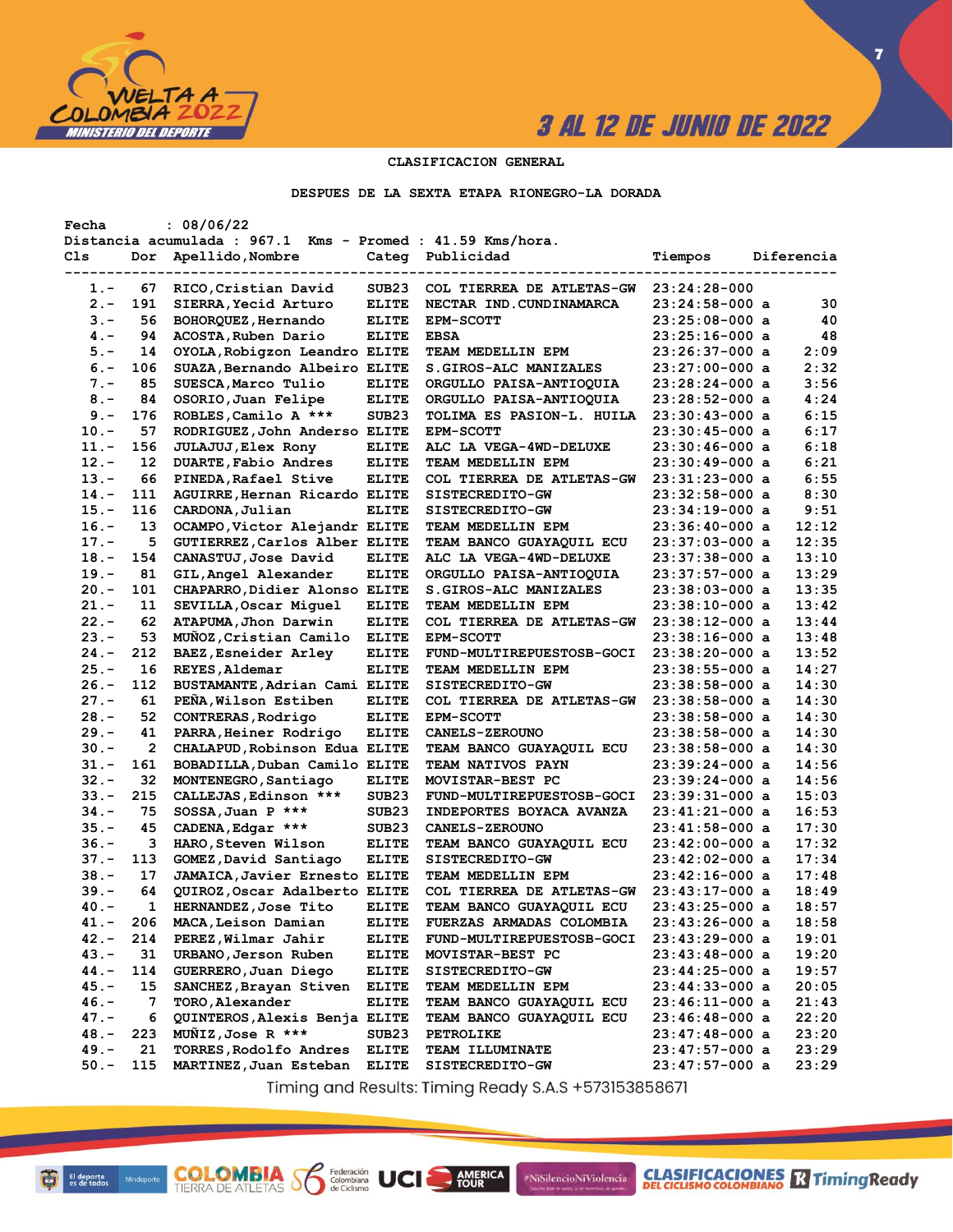

**CLASIFICACIONES** TimingReady

**8**

#### **CLASIFICACION GENERAL**

#### **DESPUES DE LA SEXTA ETAPA RIONEGRO-LA DORADA**

| Fecha    |     | : 08/06/22                                                 |                   |                                                    |                            |            |
|----------|-----|------------------------------------------------------------|-------------------|----------------------------------------------------|----------------------------|------------|
|          |     | Distancia acumulada : 967.1 Kms - Promed : 41.59 Kms/hora. |                   |                                                    |                            |            |
| Cls      | Dor | Apellido, Nombre                                           | Categ             | Publicidad                                         | Tiempos                    | Diferencia |
|          |     |                                                            |                   |                                                    |                            |            |
| 51.-     | 122 | BURGOS, Eli Saul                                           | <b>ELITE</b>      | CM TEAM                                            | $23:47:57-000$ a           | 23:29      |
| $52 -$   | 74  | PATIÑO, Edwin Alejandro SUB23                              |                   | INDEPORTES BOYACA AVANZA                           | 23:48:17-000 a             | 23:49      |
| $53 -$   | 91  | ORTEGA, Robinson Armand ELITE                              |                   | <b>EBSA</b>                                        | $23:48:41-000$ a           | 24:13      |
| $54. -$  | 73  | URIAN, Jose M ***                                          | SUB <sub>23</sub> | INDEPORTES BOYACA AVANZA                           | 23:49:34-000 a             | 25:06      |
| $55. -$  | 77  | DIAGAMA, Marlon ***                                        | SUB <sub>23</sub> | <b>INDEPORTES BOYACA AVANZA</b>                    | 23:49:44-000 a             | 25:16      |
| $56. -$  | 211 | PAREDES, Cesar Nicolas                                     | <b>ELITE</b>      | FUND-MULTIREPUESTOSB-GOCI                          | 23:50:41-000 a             | 26:13      |
| $57. -$  | 72  | FERNANDEZ, Oscar Hernan SUB23                              |                   | <b>INDEPORTES BOYACA AVANZA</b>                    | 23:51:37-000 a             | 27:09      |
| $58. -$  | 95  | EUGENIO, Yonathan Mique ELITE                              |                   | <b>EBSA</b>                                        | 23:53:36-000 a             | 29:08      |
| 59.-     | 121 | MUÑOZ, Edison                                              | <b>ELITE</b>      | CM TEAM                                            | 23:55:24-000 a             | 30:56      |
| $60 -$   | 55  | CHAVES, German Enrique                                     | <b>ELITE</b>      | EPM-SCOTT                                          | 23:56:20-000 a             | 31:52      |
| $61. -$  | 63  | MENDOZA, Omar Alberto                                      | <b>ELITE</b>      | COL TIERREA DE ATLETAS-GW                          | 23:56:36-000 a             | 32:08      |
| $62 -$   | 33  | PANTOJA, Cesar ***                                         | SUB <sub>23</sub> | MOVISTAR-BEST PC                                   | 23:56:48-000 a             | 32:20      |
| $63 -$   | 225 | CANO, Diego Fernando                                       | <b>ELITE</b>      | <b>PETROLIKE</b>                                   | 23:57:05-000 a             | 32:37      |
| $64. -$  | 183 | CASTILLO, Jhon ***                                         | SUB <sub>23</sub> | AMPRO-CERVEZAANDINA                                | 23:57:23-000 a             | 32:55      |
|          |     |                                                            |                   |                                                    |                            |            |
| $65. -$  | 153 | MUNOZ, Jonatrhan Stiven ELITE                              |                   | ALC LA VEGA-4WD-DELUXE                             | $23:58:40-000$ a           | 34:12      |
| $66. -$  | 173 | QUETAMA, Yeison Ubarley ELITE                              |                   | TOLIMA ES PASION-L. HUILA                          | 23:58:48-000 a             | 34:20      |
| $67. -$  | 192 | GARZON, Marlon David                                       | <b>ELITE</b>      | NECTAR IND. CUNDINAMARCA                           | $23:58:53-000$ a           | 34:25      |
| $68 -$   | 196 | FORERO, Juan Sebastian                                     | <b>ELITE</b>      | NECTAR IND. CUNDINAMARCA                           | 24:00:14-000 a             | 35:46      |
| $69. -$  | 236 | GUAVITA, Cesar D ***                                       | SUB <sub>23</sub> | TEAM CARTAGENA-LICICLISMO                          | 24:02:36-000 a             | 38:08      |
| $70. -$  | 221 | RUBIANO, Miguel Angel                                      | <b>ELITE</b>      | <b>PETROLIKE</b>                                   | $24:02:50-000$ a           | 38:22      |
| $71. -$  | 152 | LOPEZ, Luis                                                | <b>ELITE</b>      | ALC LA VEGA-4WD-DELUXE                             | $24:04:41-000$ a           | 40:13      |
| $72 -$   | 51  | SUAREZ, Juan Pablo                                         | <b>ELITE</b>      | <b>EPM-SCOTT</b>                                   | 24:06:21-000 a             | 41:53      |
| $73. -$  | 231 | RAMIREZ, Santiago                                          | <b>ELITE</b>      | TEAM CARTAGENA-LICICLISMO                          | $24:06:33-000$ a           | 42:05      |
| $74. -$  | 92  | CHAPARRO, Yeison Andres ELITE                              |                   | <b>EBSA</b>                                        | 24:07:25-000 a             | 42:57      |
| $75. -$  | 4   | HUERA, Richard Rolando                                     | <b>ELITE</b>      | TEAM BANCO GUAYAQUIL ECU                           | 24:09:04-000 a             | 44:36      |
| $76. -$  | 97  | PIRA, Omar ***                                             | SUB <sub>23</sub> | <b>EBSA</b>                                        | 24:09:30-000 a             | 45:02      |
| $77. -$  | 44  | CORTE, Eduardo                                             | <b>ELITE</b>      | CANELS-ZEROUNO                                     | 24:10:57-000 a             | 46:29      |
| $78. -$  | 222 | GRANADOS, David S ***                                      | SUB <sub>23</sub> | <b>PETROLIKE</b>                                   | 24:11:32-000 a             | 47:04      |
| $79. -$  | 102 | MORENO, Salvador                                           | <b>ELITE</b>      | S.GIROS-ALC MANIZALES                              | 24:12:55-000 a             | 48:27      |
| $80 -$   | 23  | CASTIBLANCO, Jorge Cami ELITE                              |                   | <b>TEAM ILLUMINATE</b>                             | 24:13:04-000 a             | 48:36      |
| $81. -$  | 103 | TABARES, Jordan Felipe                                     | <b>ELITE</b>      | S.GIROS-ALC MANIZALES                              | 24:13:28-000 a             | 49:00      |
| $82 -$   | 141 | ROMERO, Carlos Andres                                      | SUB <sub>23</sub> | HERRERA SPORT ROPA DEPORT                          | 24:19:38-000 a             | 55:10      |
| $83 -$   | 195 | <b>HERNANDEZ, Rafael</b>                                   | <b>ELITE</b>      | NECTAR IND. CUNDINAMARCA                           | 24:21:45-000 a             | 57:17      |
| $84. -$  | 96  | PARRA, Carlos Andres                                       | <b>ELITE</b>      | <b>EBSA</b>                                        | 24:21:51-000 a             | 57:23      |
| $85. -$  | 193 | PEDRAZA, Walter Fernand ELITE                              |                   | NECTAR IND. CUNDINAMARCA                           | 24:23:32-000 a             | 59:04      |
| $86. -$  | 54  | OCHOA, Diego Antonio                                       | <b>ELITE</b>      | <b>EPM-SCOTT</b>                                   | 24:24:11-000 a             | 59:43      |
| $87. -$  | 227 | ALVAREZ, Miguel Luis                                       | <b>ELITE</b>      | PETROLIKE                                          | 24:28:53-000 a 1:04:25     |            |
| $88. -$  | 65  |                                                            | <b>ELITE</b>      |                                                    | 24:29:14-000 a 1:04:46     |            |
|          |     | SOTO, Nelson Andres                                        |                   | COL TIERREA DE ATLETAS-GW<br>S.GIROS-ALC MANIZALES |                            |            |
| $89. -$  | 105 | RINCON, Yeison Alejandr ELITE                              |                   |                                                    | 24:30:27-000 a 1:05:59     |            |
| $90 -$   | 213 | DIAZ, Manuel Ignacio                                       | <b>ELITE</b>      | FUND-MULTIREPUESTOSB-GOCI                          | 24:31:47-000 a 1:07:19     |            |
| 91.-     | 224 | PARRA, Jordan Arley                                        | <b>ELITE</b>      | <b>PETROLIKE</b>                                   | 24:33:07-000 a 1:08:39     |            |
| $92 -$   | 165 | SANCHEZ, Yerzon Eduardo ELITE                              |                   | <b>TEAM NATIVOS PAYN</b>                           | 24:38:25-000 a 1:13:57     |            |
| $93 -$   | 132 | VARGAS, Jhon Jairo                                         | ELITE             | CONSTRU ZEA-EL FARO ELECT                          | $24:38:30-000$ a $1:14:02$ |            |
| $94. -$  | 42  | SANTOS, Efren                                              | <b>ELITE</b>      | <b>CANELS-ZEROUNO</b>                              | 24:38:48-000 a 1:14:20     |            |
| $95. -$  | 104 | MARTINEZ, Luis Miquel                                      | <b>ELITE</b>      | <b>S.GIROS-ALC MANIZALES</b>                       | 24:39:25-000 a 1:14:57     |            |
| $96. -$  | 123 | ANGARITA, Marvin Orland ELITE                              |                   | CM TEAM                                            | 24:40:58-000 a 1:16:30     |            |
| $97. -$  | 36  | CAICEDO, Pablo                                             | <b>ELITE</b>      | MOVISTAR-BEST PC                                   | 24:43:55-000 a 1:19:27     |            |
| $98. -$  | 166 | ALONSO, John ***                                           | SUB <sub>23</sub> | <b>TEAM NATIVOS PAYN</b>                           | $24:46:00-000$ a $1:21:32$ |            |
| $99. -$  | 174 | CERQUERA, William Anton ELITE                              |                   | TOLIMA ES PASION-L. HUILA 24:46:53-000 a 1:22:25   |                            |            |
| $100. -$ | 43  | PRADO, Ignacio De Jesus ELITE                              |                   | <b>CANELS-ZEROUNO</b>                              | 24:47:27-000 a 1:22:59     |            |
|          |     |                                                            |                   |                                                    |                            |            |

Timing and Results: Timing Ready S.A.S +573153858671

**AMERICA** 

#NiSilencioNiViolencia

**COLOMBIA S6** 

Federación<br>Colombiana<br>de Ciclismo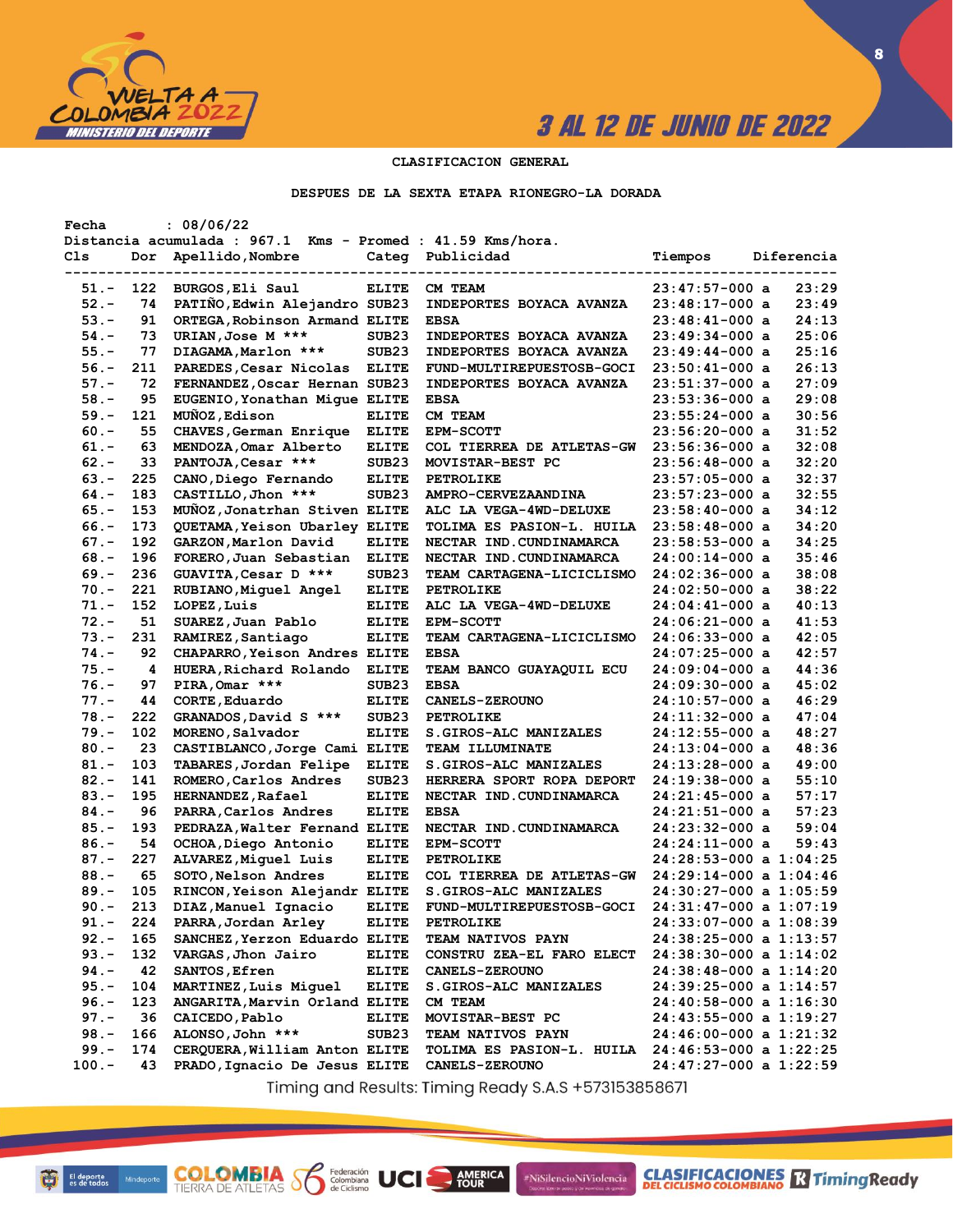

**9**

### **CLASIFICACION GENERAL**

**DESPUES DE LA SEXTA ETAPA RIONEGRO-LA DORADA**

| Fecha    |       | : 08/06/22                                                                    |                   |                              |                            |            |
|----------|-------|-------------------------------------------------------------------------------|-------------------|------------------------------|----------------------------|------------|
| Cls      | Dor   | Distancia acumulada : 967.1 Kms - Promed : 41.59 Kms/hora.<br>Apellido,Nombre |                   | Categ Publicidad             | Tiempos                    | Diferencia |
| $101 -$  | - 133 | RODRIGUEZ, Wilmer Dario ELITE                                                 |                   | CONSTRU ZEA-EL FARO ELECT    | $24:47:31-000$ a $1:23:03$ |            |
| $102 -$  | 155   | BUSTOS, Cristian Yesid                                                        | SUB <sub>23</sub> | ALC LA VEGA-4WD-DELUXE       | $24:50:15-000$ a $1:25:47$ |            |
| $103 -$  | 216   | BLANCO, Lukas ***                                                             | SUB23             | FUND-MULTIREPUESTOSB-GOCI    | $24:51:25-000$ a $1:26:57$ |            |
| $104. -$ | 142   | MALDONADO, Jonnathan ** SUB23                                                 |                   | HERRERA SPORT ROPA DEPORT    | $24:51:44-000$ a $1:27:16$ |            |
| $105. -$ | 22    | SARMIENTO, Johnatan Fer ELITE                                                 |                   | TEAM ILLUMINATE              | $24:53:29-000$ a $1:29:01$ |            |
| $106. -$ | 232   | POSSO, Eduardo J ***                                                          | SUB <sub>23</sub> | TEAM CARTAGENA-LICICLISMO    | $24:53:45-000$ a $1:29:17$ |            |
| $107. -$ | 246   | GOMEZ, Hernan Dario                                                           | <b>ELITE</b>      | FUNDACION TEAM RECAPI        | $24:56:37-000$ a $1:32:09$ |            |
| $108. -$ | 185   | GONZALEZ, Jersson ***                                                         | SUB <sub>23</sub> | AMPRO-CERVEZAANDINA          | $24:58:17-000$ a $1:33:49$ |            |
| $109. -$ | 197   | MORENO, Juan J $***$                                                          | SUB <sub>23</sub> | NECTAR IND.CUNDINAMARCA      | $25:00:35-000$ a $1:36:07$ |            |
| $110 -$  | 145   | VALBUENA, Mario ***                                                           | SUB <sub>23</sub> | HERRERA SPORT ROPA DEPORT    | $25:06:42-000$ a $1:42:14$ |            |
| $111. -$ | 253   | GARCIA, Edgar ***                                                             | SUB <sub>23</sub> | <b>DEPORMUNDO</b>            | $25:06:42-000$ a $1:42:14$ |            |
| $112 -$  | 243   | HERRERA, Stiven Alexand ELITE                                                 |                   | <b>FUNDACION TEAM RECAPI</b> | $25:13:36-000$ a $1:49:08$ |            |
| $113 -$  | 76    | UMBA, Juan Alejandro                                                          | SUB <sub>23</sub> | INDEPORTES BOYACA AVANZA     | $25:16:32-000$ a $1:52:04$ |            |
| $114. -$ | 233   | ARZUAGA, Julio Jose                                                           | SUB <sub>23</sub> | TEAM CARTAGENA-LICICLISMO    | $25:16:37-000$ a $1:52:09$ |            |
| $115. -$ | 234   | KELLY, Santiago A ***                                                         | SUB <sub>23</sub> | TEAM CARTAGENA-LICICLISMO    | $25:16:52-000$ a $1:52:24$ |            |
| $116. -$ | 137   | RODRIGUEZ, Brandon ***                                                        | SUB23             | CONSTRU ZEA-EL FARO ELECT    | $25:18:53-000$ a $1:54:25$ |            |
| $117. -$ | 135   | CIFUENTES, Fabian Stive                                                       | <b>ELITE</b>      | CONSTRU ZEA-EL FARO ELECT    | $25:18:57-000$ a $1:54:29$ |            |
| $118 -$  | 107   | CHIA, Luis Carlos                                                             | <b>ELITE</b>      | S. GIROS-ALC MANIZALES       | $25:20:23-000$ a $1:55:55$ |            |
| $119. -$ | 164   | CUESTA, Steven Manuel                                                         | <b>ELITE</b>      | TEAM NATIVOS PAYN            | $25:28:13-000$ a $2:03:45$ |            |
| $120 -$  | 205   | MOYA, Maycol Stiven                                                           | <b>ELITE</b>      | FUERZAS ARMADAS COLOMBIA     | $25:38:11-000$ a $2:13:43$ |            |

Timing and Results: Timing Ready S.A.S +573153858671

**AMERICA** 

UCI

#NiSilencioNiViolencia



**COLOMBIA** Solenbiana<br>TIERRA DE ATLETAS Solenbiana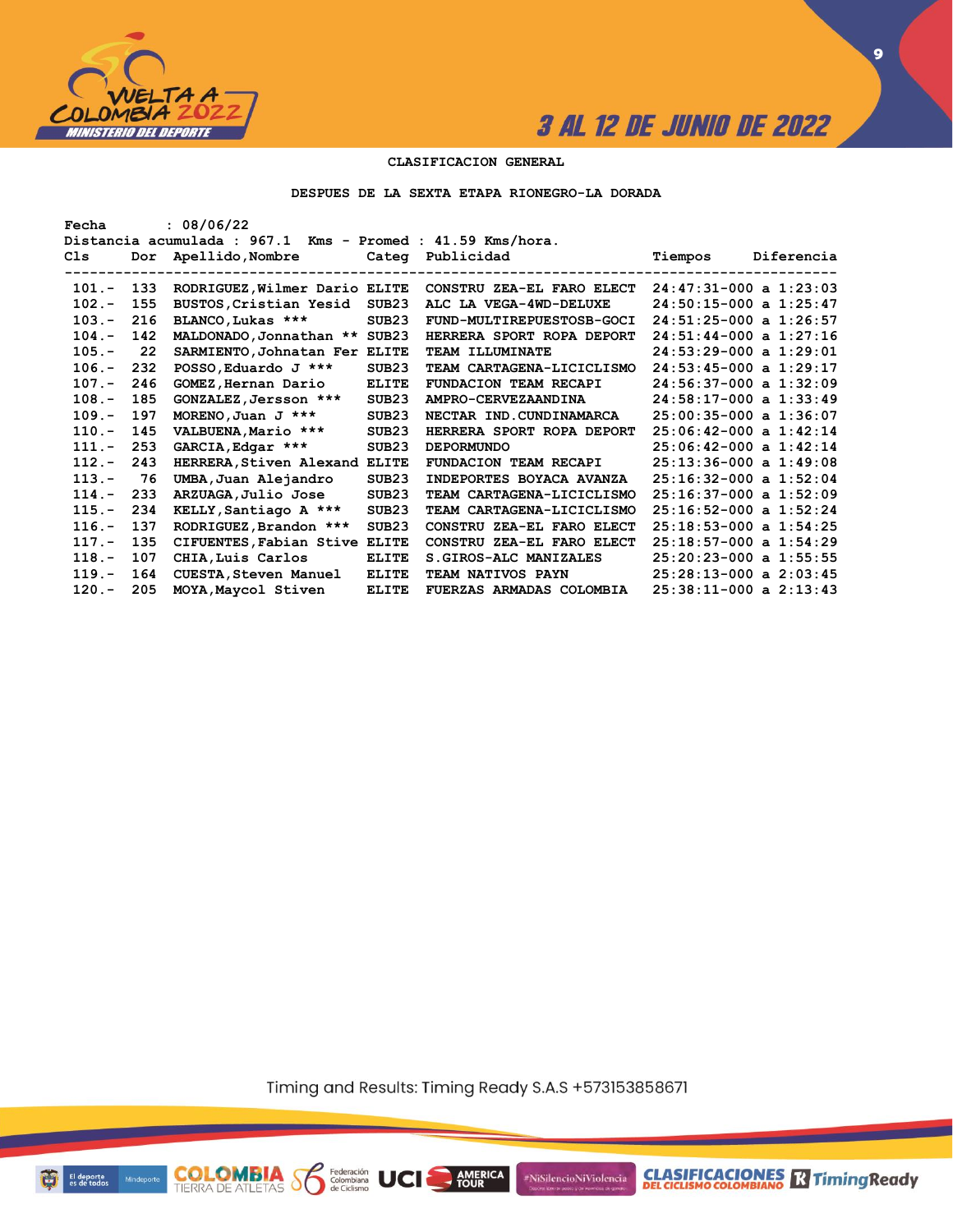

### **CLASIFICACION GENERAL SUB23**

| Cls     |     | Dor Apellido, Nombre           |                   | Categ Publicidad          | Tiempos                    | Diferencia |
|---------|-----|--------------------------------|-------------------|---------------------------|----------------------------|------------|
| $1. -$  | 67  | RICO, Cristian David           | SUB23             | COL TIERREA DE ATLETAS-GW | $23:24:28-000$             |            |
| $2 -$   | 176 | ROBLES, Camilo A ***           | SUB <sub>23</sub> | TOLIMA ES PASION-L. HUILA | $23:30:43-000$ a           | 6:15       |
| $3 -$   | 215 | CALLEJAS, Edinson ***          | SUB <sub>23</sub> | FUND-MULTIREPUESTOSB-GOCI | $23:39:31-000$ a           | 15:03      |
| $4 -$   | 75  | SOSSA, Juan P ***              | SUB <sub>23</sub> | INDEPORTES BOYACA AVANZA  | $23:41:21-000$ a           | 16:53      |
| $5. -$  | 45  | CADENA, Edgar ***              | SUB <sub>23</sub> | <b>CANELS-ZEROUNO</b>     | $23:41:58-000$ a           | 17:30      |
| $6. -$  | 223 | $M\overline{M}IZ$ , Jose R *** | SUB <sub>23</sub> | PETROLIKE                 | $23:47:48-000$ a           | 23:20      |
| $7 -$   | 74  | PATIÑO, Edwin Alejandro SUB23  |                   | INDEPORTES BOYACA AVANZA  | $23:48:17-000$ a           | 23:49      |
| $8 -$   | 73  | URIAN, Jose M ***              | SUB <sub>23</sub> | INDEPORTES BOYACA AVANZA  | $23:49:34-000a$            | 25:06      |
| $9 -$   | 77  | DIAGAMA, Marlon ***            | SUB <sub>23</sub> | INDEPORTES BOYACA AVANZA  | $23:49:44-000$ a           | 25:16      |
| $10. -$ | 72  | FERNANDEZ, Oscar Hernan SUB23  |                   | INDEPORTES BOYACA AVANZA  | $23:51:37-000$ a           | 27:09      |
| $11. -$ | 33  | PANTOJA, Cesar ***             | SUB <sub>23</sub> | MOVISTAR-BEST PC          | $23:56:48-000$ a           | 32:20      |
| $12 -$  | 183 | CASTILLO, Jhon ***             | SUB <sub>23</sub> | AMPRO-CERVEZAANDINA       | $23:57:23-000$ a           | 32:55      |
| $13 -$  | 236 | GUAVITA, Cesar D ***           | SUB <sub>23</sub> | TEAM CARTAGENA-LICICLISMO | $24:02:36-000$ a           | 38:08      |
| $14. -$ | 97  | PIRA, Omar ***                 | SUB <sub>23</sub> | <b>EBSA</b>               | $24:09:30-000$ a           | 45:02      |
| $15. -$ | 222 | GRANADOS, David S ***          | SUB <sub>23</sub> | <b>PETROLIKE</b>          | $24:11:32-000$ a           | 47:04      |
| $16. -$ | 141 | ROMERO, Carlos Andres          | SUB <sub>23</sub> | HERRERA SPORT ROPA DEPORT | $24:19:38-000$ a           | 55:10      |
| $17 -$  | 166 | ALONSO, John ***               | SUB <sub>23</sub> | TEAM NATIVOS PAYN         | $24:46:00-000$ a $1:21:32$ |            |
| $18. -$ | 155 | BUSTOS, Cristian Yesid         | SUB <sub>23</sub> | ALC LA VEGA-4WD-DELUXE    | $24:50:15-000$ a $1:25:47$ |            |
| $19. -$ | 216 | BLANCO, Lukas ***              | SUB <sub>23</sub> | FUND-MULTIREPUESTOSB-GOCI | $24:51:25-000$ a $1:26:57$ |            |
| $20 -$  | 142 | MALDONADO, Jonnathan ** SUB23  |                   | HERRERA SPORT ROPA DEPORT | $24:51:44-000$ a $1:27:16$ |            |
| $21 -$  | 232 | POSSO, Eduardo J ***           | SUB <sub>23</sub> | TEAM CARTAGENA-LICICLISMO | $24:53:45-000$ a $1:29:17$ |            |
| $22 -$  | 185 | GONZALEZ, Jersson ***          | SUB <sub>23</sub> | AMPRO-CERVEZAANDINA       | $24:58:17-000$ a $1:33:49$ |            |
| $23 -$  | 197 | MORENO, Juan J ***             | SUB <sub>23</sub> | NECTAR IND. CUNDINAMARCA  | $25:00:35-000$ a $1:36:07$ |            |
| $24. -$ | 145 | VALBUENA, Mario ***            | SUB <sub>23</sub> | HERRERA SPORT ROPA DEPORT | $25:06:42-000$ a $1:42:14$ |            |
| $25. -$ | 253 | GARCIA, Edgar ***              | SUB <sub>23</sub> | <b>DEPORMUNDO</b>         | $25:06:42-000$ a $1:42:14$ |            |
| $26. -$ | 76  | UMBA, Juan Alejandro           | SUB <sub>23</sub> | INDEPORTES BOYACA AVANZA  | $25:16:32-000$ a $1:52:04$ |            |
| $27 -$  | 233 | ARZUAGA, Julio Jose            | SUB <sub>23</sub> | TEAM CARTAGENA-LICICLISMO | $25:16:37-000$ a $1:52:09$ |            |
| $28 -$  | 234 | KELLY, Santiago A ***          | SUB <sub>23</sub> | TEAM CARTAGENA-LICICLISMO | $25:16:52-000$ a $1:52:24$ |            |
| $29. -$ | 137 | RODRIGUEZ, Brandon ***         | SUB <sub>23</sub> | CONSTRU ZEA-EL FARO ELECT | $25:18:53-000$ a $1:54:25$ |            |

Timing and Results: Timing Ready S.A.S +573153858671

AMERICA

#NiSilencioNiViolencia



**COLOMBIA SP** 

Federación<br>Colombiana<br>de Ciclismo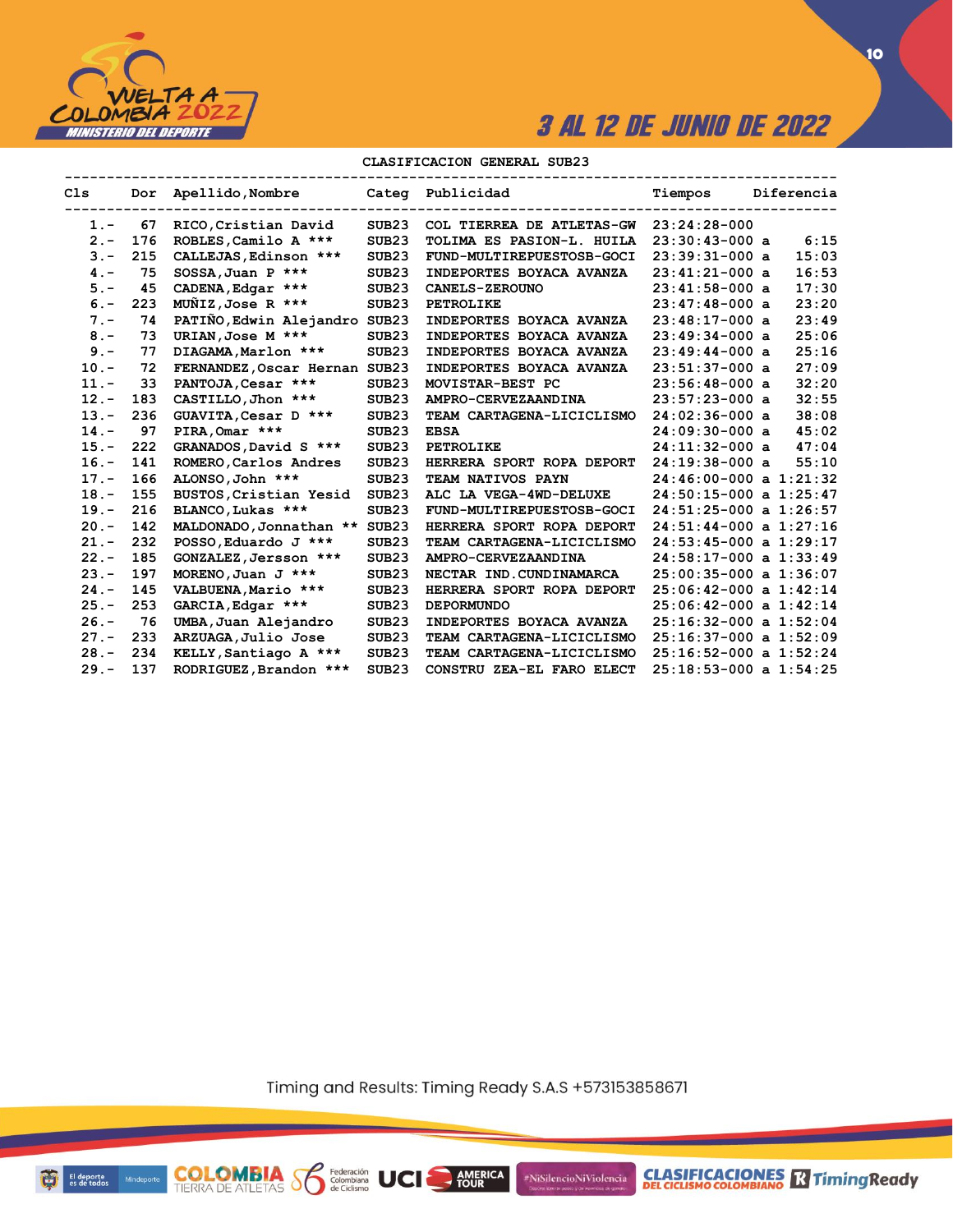



**11**

|       | 1.- COL TIERREA DE ATLETAS-GW 70:19:34                |  |       |  |
|-------|-------------------------------------------------------|--|-------|--|
| $2 -$ | TEAM MEDELLIN EPM 70:25:02 a 5:28                     |  |       |  |
| $3 -$ | $70:34:09$ a<br><b>EPM-SCOTT</b>                      |  | 14:35 |  |
|       | 4.- ORGULLO PAISA-ANTIOQUIA 70:35:13 a                |  | 15:39 |  |
|       | 5.- SISTECREDITO-GW 70:44:42 a                        |  | 25:08 |  |
|       | $70:48:59$ a<br>$6. -$ EBSA                           |  | 29:25 |  |
|       | 7.- TEAM BANCO GUAYAQUIL ECU 70:49:46 a               |  | 30:12 |  |
|       | 8.- FUND-MULTIREPUESTOSB-GOCI 70:55:49 a              |  | 36:15 |  |
|       | 9.- ALC LA VEGA-4WD-DELUXE $71:07:14$ a               |  | 47:40 |  |
|       | 10.- INDEPORTES BOYACA AVANZA 71:08:59 a              |  | 49:25 |  |
|       | $71:10:03$ a<br>11.- PETROLIKE                        |  | 50:29 |  |
|       | $12.-$ MOVISTAR-BEST PC $71:12:44$ a                  |  | 53:10 |  |
|       | 13.- S.GIROS-ALC MANIZALES 71:14:10 a                 |  | 54:36 |  |
|       | 14.- NECTAR IND. CUNDINAMARCA 71:16:33 a 56:59        |  |       |  |
|       | 15. CANELS-ZEROUNO 71:31:58 a 1:12:24                 |  |       |  |
|       | 16.- TOLIMA ES PASION-L. HUILA 72:16:24 a 1:56:50     |  |       |  |
|       | $72:24:21$ a $2:04:47$<br>17. – CM TEAM               |  |       |  |
|       | 18.- TEAM ILLUMINATE 72:54:30 a 2:34:56               |  |       |  |
|       | 19.- TEAM NATIVOS PAYN 72:55:28 a 2:35:54             |  |       |  |
|       | 20.- TEAM CARTAGENA-LICICLISMO 72:57:07 a 2:37:33     |  |       |  |
|       | 21.- HERRERA SPORT ROPA DEPORT 74:17:44 a 3:58:10     |  |       |  |
|       | 22.- CONSTRU ZEA-EL FARO ELECT $74:28:02$ a $4:08:28$ |  |       |  |

### **CLASIFICACION GENERAL POR EQUIPOS**

Timing and Results: Timing Ready S.A.S +573153858671

**AMERICA**<br>TOUR

UCI

#NiSilencioNiViolencia



**COLOMBIA**<br>TIERRA DE ATLETAS **S** a Ciclismo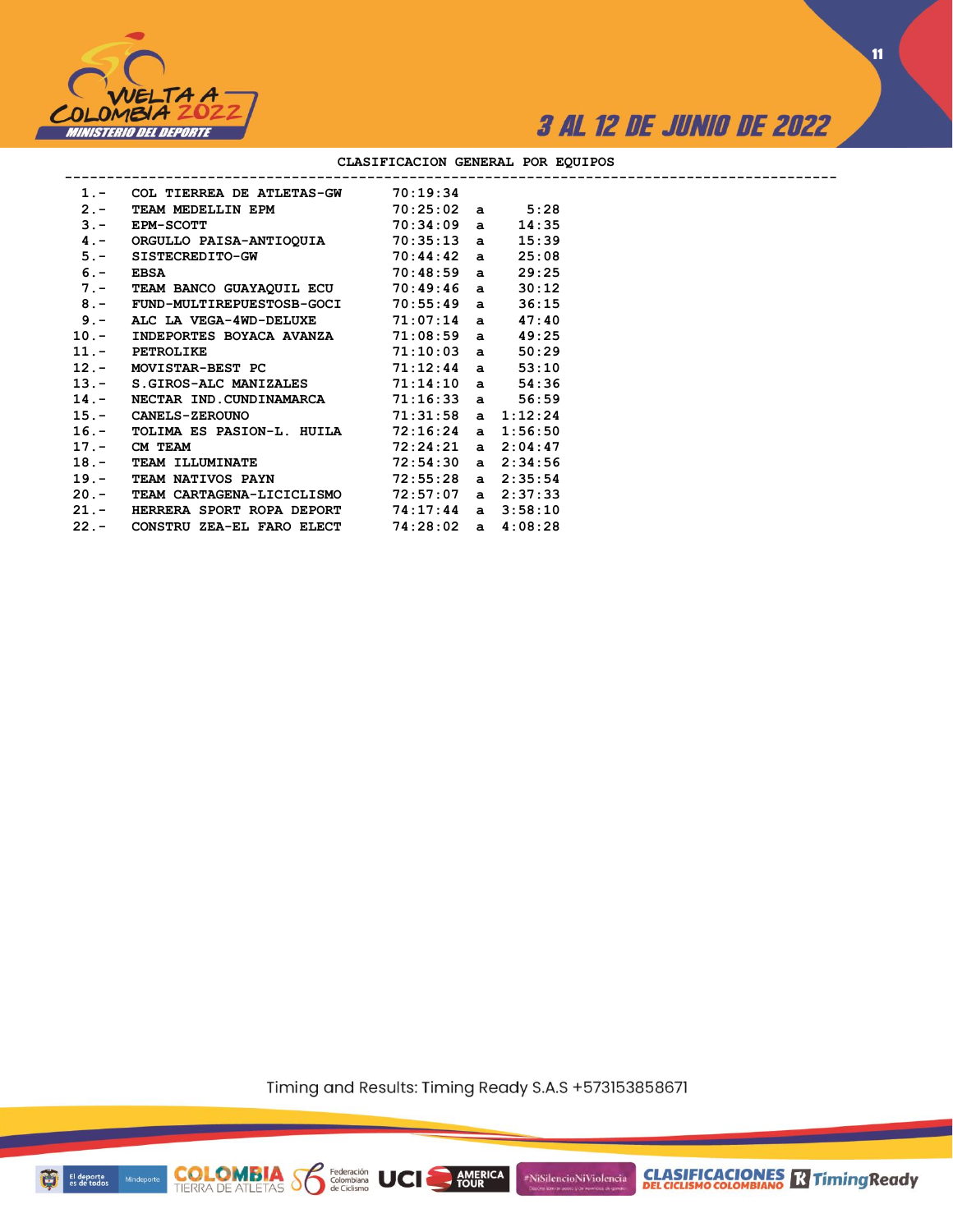



#### CLASIFICACION GENERAL POR PUNTOS

--------

| 1                       | 65  | SOTO, Nelson Andres                  | <b>ELITE</b>      | 30 Pts              |
|-------------------------|-----|--------------------------------------|-------------------|---------------------|
| $\overline{\mathbf{c}}$ | 64  | QUIROZ, Oscar Adalberto ELITE        |                   | 29 Pts              |
| 3                       | 224 | PARRA, Jordan Arley                  | <b>ELITE</b>      | 26 Pts              |
| 4                       | 75  | SOSSA, Juan P ***                    | SUB23             | 18<br>Pts           |
| 5                       | 123 | ANGARITA, Marvin Orland ELITE        |                   | 18 Pts              |
| 6                       | 12  | DUARTE, Fabio Andres                 | ELITE             | 17 Pts              |
| 7                       | 16  | REYES, Aldemar                       | <b>ELITE</b>      | 17<br>Pts           |
| 8                       | 76  | UMBA, Juan Alejandro                 | SUB23             | 17<br>Pts           |
| 9                       | 56  | BOHORQUEZ, Hernando                  | ELITE             | 15 Pts              |
| 10                      | 164 | <b>CUESTA, Steven Manuel</b>         | <b>ELITE</b>      | 13 Pts              |
| 11                      | 67  | RICO, Cristian David                 | SUB23             | 12 Pts              |
| 12                      | 111 | AGUIRRE, Hernan Ricardo ELITE        |                   | 12 Pts              |
| 13                      | 154 | CANASTUJ, Jose David                 | <b>ELITE</b>      | 12 Pts              |
| 14                      | 54  | OCHOA, Diego Antonio                 | <b>ELITE</b>      | 12 Pts              |
| 15                      | 72  | FERNANDEZ, Oscar Hernan SUB23        |                   | 11 Pts              |
| 16                      | 191 | SIERRA, Yecid Arturo                 | ELITE             | 10 Pts              |
| 17                      | 156 | <b>JULAJUJ</b> , Elex Rony           | <b>ELITE</b>      | 10 Pts              |
| 18                      | 66  | PINEDA, Rafael Stive                 | <b>ELITE</b>      | 10 Pts              |
| 19                      | 116 | CARDONA, Julian                      | ELITE             | 10 Pts              |
| 20                      | 5   | GUTIERREZ, Carlos Alber ELITE        |                   | 10 Pts              |
| 21                      | 17  | <b>JAMAICA, Javier Ernesto ELITE</b> |                   | 10<br>Pts           |
| 22                      | 15  | SANCHEZ, Brayan Stiven               |                   | 9 Pts               |
| 23                      | 43  | PRADO, Ignacio De Jesus ELITE        | <b>ELITE</b>      | 9 Pts               |
| 24                      | 215 | CALLEJAS, Edinson ***                | SUB23             | 8<br>Pts            |
|                         | 81  |                                      |                   | 8 Pts               |
| 25                      |     | GIL, Angel Alexander                 | <b>ELITE</b>      |                     |
| 26                      | 223 | MUÑIZ, Jose R ***                    | SUB <sub>23</sub> | 8 Pts               |
| 27                      | 211 | PAREDES, Cesar Nicolas               | <b>ELITE</b>      | 8 Pts               |
| 28                      | 94  | ACOSTA, Ruben Dario                  | <b>ELITE</b>      | 7 Pts               |
| 29                      | 11  | SEVILLA, Oscar Miguel                | ELITE             | 7 Pts               |
| 30                      | 85  | SUESCA, Marco Tulio                  | <b>ELITE</b>      | 6 Pts               |
| 31                      | 62  | ATAPUMA, Jhon Darwin                 | ELITE             | 6 Pts               |
| 32                      | 112 | BUSTAMANTE, Adrian Cami ELITE        |                   | 6 Pts               |
| 33                      | з   | HARO, Steven Wilson                  | <b>ELITE</b>      | 6 Pts               |
| 34                      | 74  | PATIÑO, Edwin Alejandro SUB23        |                   | 6 Pts               |
| 35                      | 14  | OYOLA, Robigzon Leandro ELITE        |                   | 5 Pts               |
| 36                      | 101 | CHAPARRO, Didier Alonso ELITE        |                   | 5 Pts               |
| 37                      | 212 | BAEZ, Esneider Arley                 | <b>ELITE</b>      | 5 Pts               |
| 38                      | 45  | CADENA, Edgar ***                    | SUB <sub>23</sub> | 5 Pts               |
| 39                      | 106 | SUAZA, Bernando Albeiro ELITE        |                   | 4 Pts               |
| 40                      | 115 | MARTINEZ, Juan Esteban               | <b>ELITE</b>      | 4 Pts               |
| 41                      | 57  | RODRIGUEZ, John Anderso ELITE        |                   | Pts<br>3            |
| 42                      | 6   | QUINTEROS, Alexis Benja ELITE        |                   | 3 Pts               |
| 43                      | 84  | OSORIO, Juan Felipe                  | <b>ELITE</b>      | 2 Pts               |
| 44                      | 52  | CONTRERAS, Rodrigo                   | <b>ELITE</b>      | 2 Pts               |
| 45                      | 161 | BOBADILLA, Duban Camilo ELITE        |                   | 2 Pts               |
| 46                      | 63  | MENDOZA, Omar Alberto                | <b>ELITE</b>      | 2 Pts               |
| 47                      | 227 | ALVAREZ, Miquel Luis                 | <b>ELITE</b>      | 2 Pts               |
| 48                      | 135 | CIFUENTES, Fabian Stive ELITE        |                   | 2 Pts               |
| 49                      | 113 | GOMEZ, David Santiago                | <b>ELITE</b>      | 1 Pts               |
| 50                      | 31  | URBANO, Jerson Ruben                 | <b>ELITE</b>      | 1 Pts               |
| 51                      | 114 | GUERRERO, Juan Diego                 | <b>ELITE</b>      | 1 Pts               |
| 52                      | 95  | EUGENIO, Yonathan Mique ELITE        |                   | 1<br>Pts            |
| 53                      | 243 | HERRERA, Stiven Alexand ELITE        |                   | $\mathbf{1}$<br>Pts |
|                         |     |                                      |                   |                     |

**COLOMBIA**<br>TIERRA DE ATLETAS **S** de Ciclismo

Timing and Results: Timing Ready S.A.S +573153858671

AMERICA

**UCI** 

#NiSilencioNiViolencia

**CLASIFICACIONES** TimingReady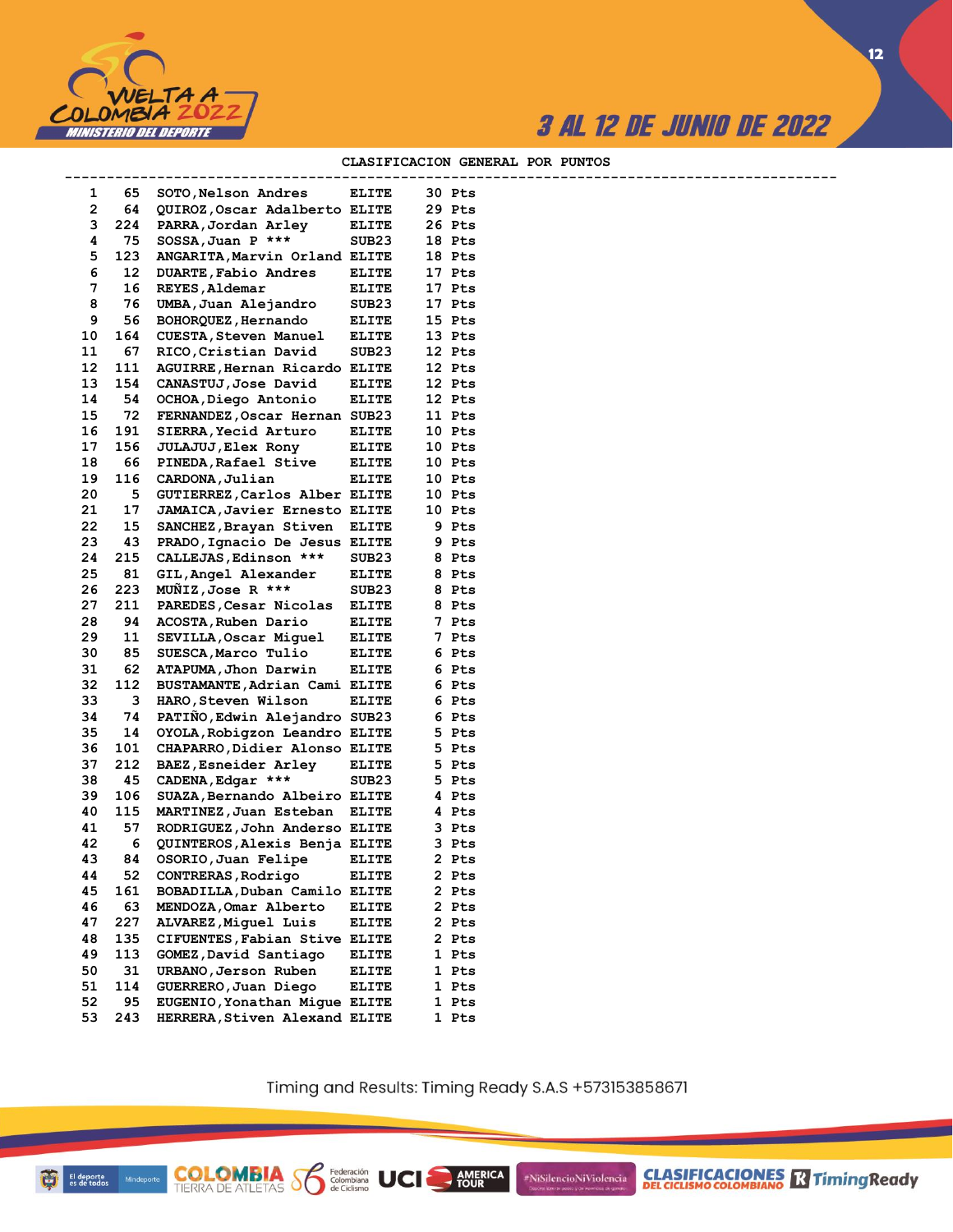

#### **CLASIFICACION GENERAL DE LA MONTAÑA**

| $\mathbf{1}$   | 191              | SIERRA, Yecid Arturo          | ELITE        | 23 Pts |  |
|----------------|------------------|-------------------------------|--------------|--------|--|
| $\overline{2}$ | 67               | RICO, Cristian David          | SUB23        | 20 Pts |  |
| 3              | 215              | CALLEJAS, Edinson ***         | SUB23        | 15 Pts |  |
| 4              | 85               | SUESCA, Marco Tulio           | <b>ELITE</b> | 14 Pts |  |
| 5.             | 111              | AGUIRRE, Hernan Ricardo ELITE |              | 14 Pts |  |
| 6              | 211              | PAREDES, Cesar Nicolas ELITE  |              | 11 Pts |  |
| 7              | 32               | MONTENEGRO, Santiago          | <b>ELITE</b> | 10 Pts |  |
| 8              | 116              | CARDONA, Julian               | <b>ELITE</b> | 9 Pts  |  |
| 9              | 64               | QUIROZ, Oscar Adalberto ELITE |              | 8 Pts  |  |
| 10             | 101              | CHAPARRO, Didier Alonso ELITE |              | 7 Pts  |  |
| 11             | 12 <sup>12</sup> | <b>DUARTE, Fabio Andres</b>   | <b>ELITE</b> | 6 Pts  |  |
| 12             | 56               | BOHORQUEZ, Hernando ELITE     |              | 6 Pts  |  |
| 13             | 14               | OYOLA, Robigzon Leandro ELITE |              | 6 Pts  |  |
| 14             | 72               | FERNANDEZ, Oscar Hernan SUB23 |              | 4 Pts  |  |
| 15             | 66               | PINEDA, Rafael Stive          | ELITE        | 3 Pts  |  |
| 16             | 45               | $CADERA, Edgar$ ***           | SUB23        | 3 Pts  |  |
| 17             | 94               | ACOSTA, Ruben Dario ELITE     |              | 2 Pts  |  |
| 18             | 161              | BOBADILLA, Duban Camilo ELITE |              | 2 Pts  |  |
| 19             | 113              | GOMEZ, David Santiago         | <b>ELITE</b> | 2 Pts  |  |
| 20             | 15               | SANCHEZ, Brayan Stiven ELITE  |              | 2 Pts  |  |
| 21             | 156              | <b>JULAJUJ, Elex Rony</b>     | <b>ELITE</b> | 1 Pts  |  |
| 22             | 5                | GUTIERREZ, Carlos Alber ELITE |              | 1 Pts  |  |
| 23             | 53               | MUNOZ, Cristian Camilo ELITE  |              | 1 Pts  |  |
| 24             | 3                | HARO,Steven Wilson            | <b>ELITE</b> | 1 Pts  |  |
|                |                  |                               |              |        |  |

**COLOMBIA** Solenbiana<br>TIERRA DE ATLETAS SOLENDO de Ciclismo

### **CLASIFICACION GENERAL DE METAS VOLANTES**

| 1                     |     | 72 FERNANDEZ, Oscar Hernan SUB23     |              | 11 Pts |  |
|-----------------------|-----|--------------------------------------|--------------|--------|--|
| $\mathbf{2}^{\prime}$ | 164 | <b>CUESTA, Steven Manuel</b>         | <b>ELITE</b> | 6 Pts  |  |
| 3                     | 224 | PARRA,Jordan Arley                   | <b>ELITE</b> | 6 Pts  |  |
| 4                     | 45  | CADENA, Edgar ***                    | SUB23        | 5 Pts  |  |
| 5                     | 65  | SOTO, Nelson Andres                  | <b>ELITE</b> | 5 Pts  |  |
| 6                     | 223 | MUNIZ, Jose R ***                    | SUB23        | 5 Pts  |  |
| 7                     | 116 | CARDONA, Julian                      | <b>ELITE</b> | 4 Pts  |  |
| 8                     | 75  | $SOSSA$ , Juan P ***                 | SUB23        | 3 Pts  |  |
| 9                     | 6   | QUINTEROS, Alexis Benja ELITE        |              | 3 Pts  |  |
| 10                    | 3   | HARO,Steven Wilson                   | <b>ELITE</b> | 3 Pts  |  |
| 11                    | 17  | <b>JAMAICA, Javier Ernesto ELITE</b> |              | 3 Pts  |  |
| 12 <sup>°</sup>       | 12  | <b>DUARTE, Fabio Andres</b>          | <b>ELITE</b> | 2 Pts  |  |
| 13                    | 11  | SEVILLA, Oscar Miquel ELITE          |              | 2 Pts  |  |
| 14                    | 16  | REYES, Aldemar                       | <b>ELITE</b> | 2 Pts  |  |
| 15                    | 64  | QUIROZ, Oscar Adalberto ELITE        |              | 2 Pts  |  |
| 16                    | 211 | PAREDES, Cesar Nicolas ELITE         |              | 2 Pts  |  |
| 17                    | 43  | PRADO, Ignacio De Jesus ELITE        |              | 2 Pts  |  |
| 18                    | 135 | CIFUENTES, Fabian Stive ELITE        |              | 2 Pts  |  |
| 19                    | 227 | ALVAREZ, Miquel Luis                 | <b>ELITE</b> | 2 Pts  |  |
| 20                    | 123 | ANGARITA Marvin Orland ELITE         |              | 2 Pts  |  |
| 21                    | 101 | CHAPARRO, Didier Alonso ELITE        |              | 1 Pts  |  |
| 22                    | 113 | GOMEZ, David Santiago                | <b>ELITE</b> | 1 Pts  |  |
| 23                    | 31  | URBANO, Jerson Ruben ELITE           |              | 1 Pts  |  |
| 24                    | 114 | GUERRERO, Juan Diego ELITE           |              | 1 Pts  |  |
| 25                    | 95  | EUGENIO, Yonathan Mique ELITE        |              | 1 Pts  |  |
| 26                    | 243 | HERRERA, Stiven Alexand ELITE        |              | 1 Pts  |  |

Timing and Results: Timing Ready S.A.S +573153858671

AMERICA

UCI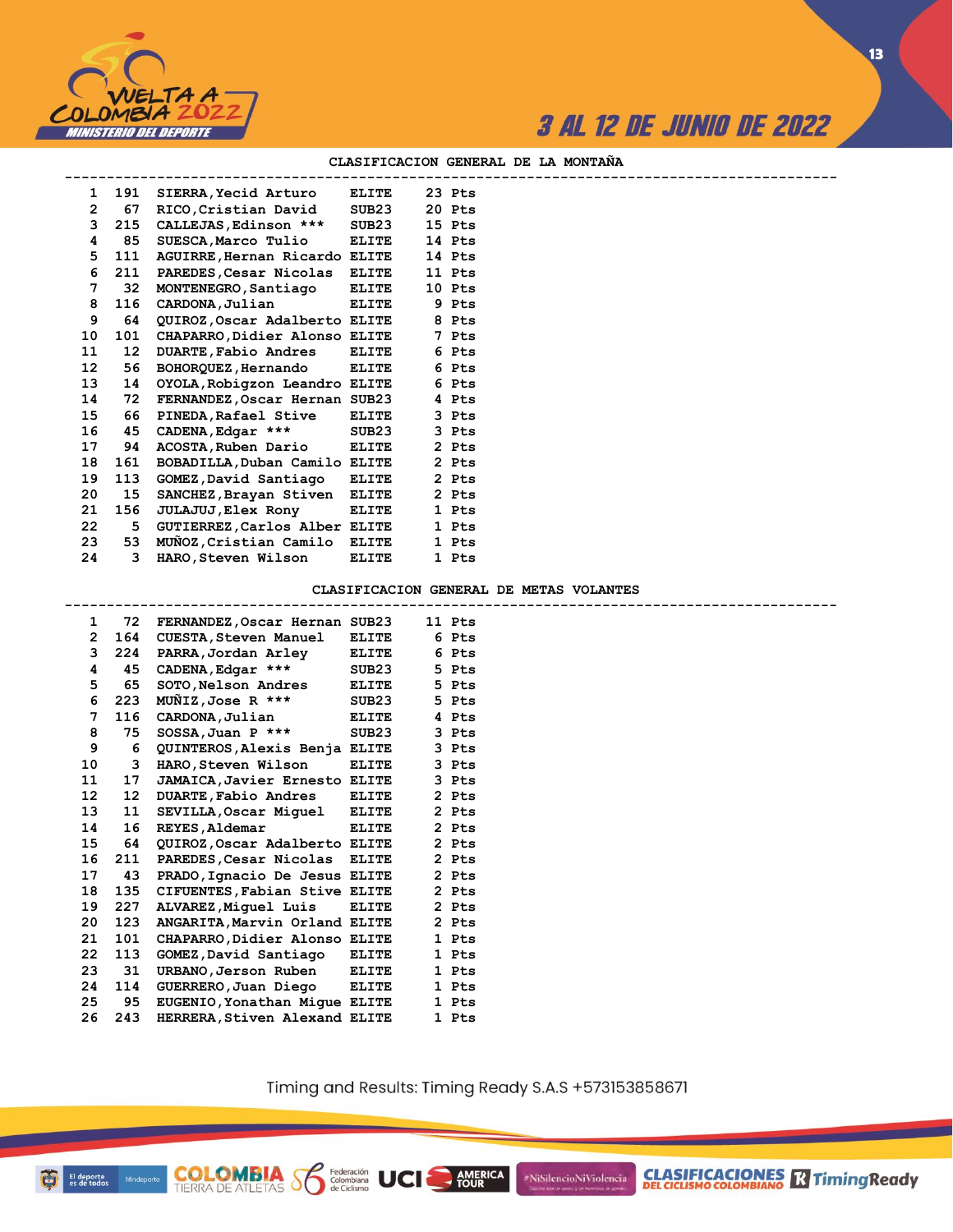

**14**

#### **ORDEN DE VEHICULOS PARA LE SEPTIMA ETAPA**

 **1 .- COL TIERREA DE ATLETAS-GW**

**--------------------------------------------------------------------------------------------**

- **2 .- NECTAR IND.CUNDINAMARCA**
- **3 .- EPM-SCOTT**
- **4 .- EBSA**
- **5 .- TEAM MEDELLIN EPM**
- **6 .- S.GIROS-ALC MANIZALES**
- **7 .- ORGULLO PAISA-ANTIOQUIA**
- **8 .- TOLIMA ES PASION-L. HUILA**
- **9 .- ALC LA VEGA-4WD-DELUXE**
- **10 .- SISTECREDITO-GW**
- **11 .- TEAM BANCO GUAYAQUIL ECU**
- **12 .- FUND-MULTIREPUESTOSB-GOCI**
- **13 .- CANELS-ZEROUNO**
- **14 .- TEAM NATIVOS PAYN**
- **15 .- MOVISTAR-BEST PC**
- **16 .- INDEPORTES BOYACA AVANZA**
- **17 .- FUERZAS ARMADAS COLOMBIA**
- **18 .- PETROLIKE**
- **19 .- TEAM ILLUMINATE**
- **20 .- CM TEAM**
- **21 .- AMPRO-CERVEZAANDINA**
- **22 .- TEAM CARTAGENA-LICICLISMO**
- **23 .- HERRERA SPORT ROPA DEPORT**
- **24 .- CONSTRU ZEA-EL FARO ELECT**
- **25 .- FUNDACION TEAM RECAPI**
- **26 .- DEPORMUNDO**

Timing and Results: Timing Ready S.A.S +573153858671

**AMERICA** 

**COLOMBIA Solombiana** UCI

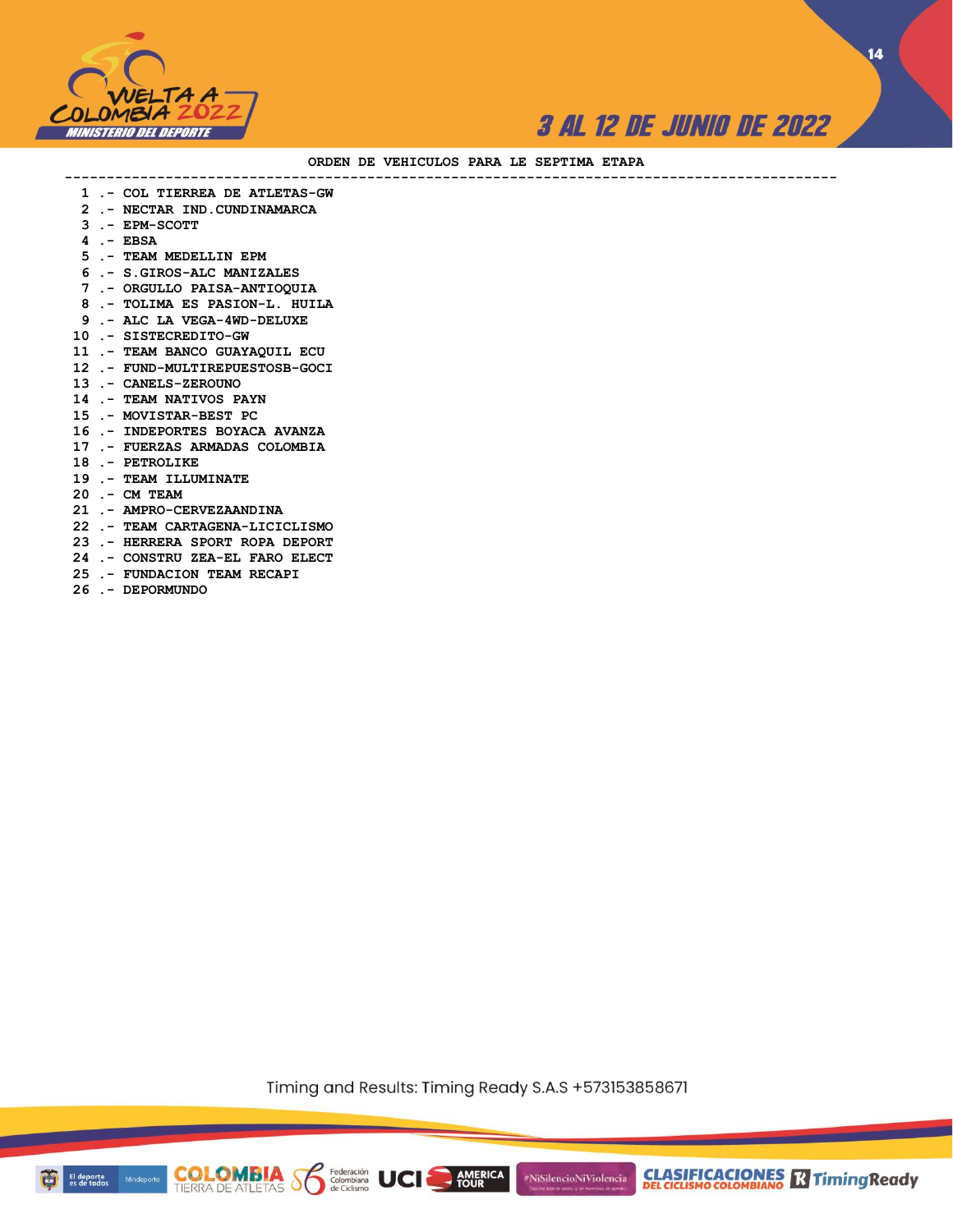



**15**

## **BOLETIN JURADO DE COMISARIOS COMUNICADO 06**

## **SEXTA ETAPA RIONEGRO – SANTUARIO – DORADAL – PUERTO SALGAR – LA DORADA 202.6 KM MIERCOLES 8 DE JUNIO DE 2022**

## **MULTAS Y SANCIONES / FINEES AND PENALTIES**

1. ART. 2.12.007 NUMERAL 4.7 AMPARO PROLONGADO, MULTA DE CHF 50 - 20% PENALIZACION EN LAS **CLASIFICACIONES SECUNDARIAS Y 20 SEGUNDOS**

**CORREDORES: No 14 OYOLA, ROBIGZON UCI ID 10007164644 No 234 KELLY, SANTIAGO UCI ID 10084612676 No 233 ARZUAGA, JULIO UCI ID 10114489585**

## **EXPULSION:**

**1. ART. 2.12.007 NUMERAL 6.3 POR NO CUMPLIR LAS NORMAS DE CIRCULACION EN CARRERA**

**MOTO DE RADIO DE FLETCHER COMUNICACIONES POR LA 7MA ETAPA**

**RETIROS/DNF: LOS CORREDORES No 204 – 226 – 71 – 203 – 201 – 242 - 252**

**SE CONVOCA A UNA REUNION A LAS 7:40 AM A FOTOGRAFOS, CAMAROGRAFOS Y CONDUCTORES DE SUS MOTOS. TAMBIEN SE CONVICA A UNA REUNION A LOS DOS CONDUCTORES Y PERIODISTAS RESPONSABLES DE LOS TRANSMOVILES DE R.C.N RADIO.** 

**FDO JURADO DE COMISARIOS**

Timing and Results: Timing Ready S.A.S +573153858671

**AMERICA**<br>TOUR

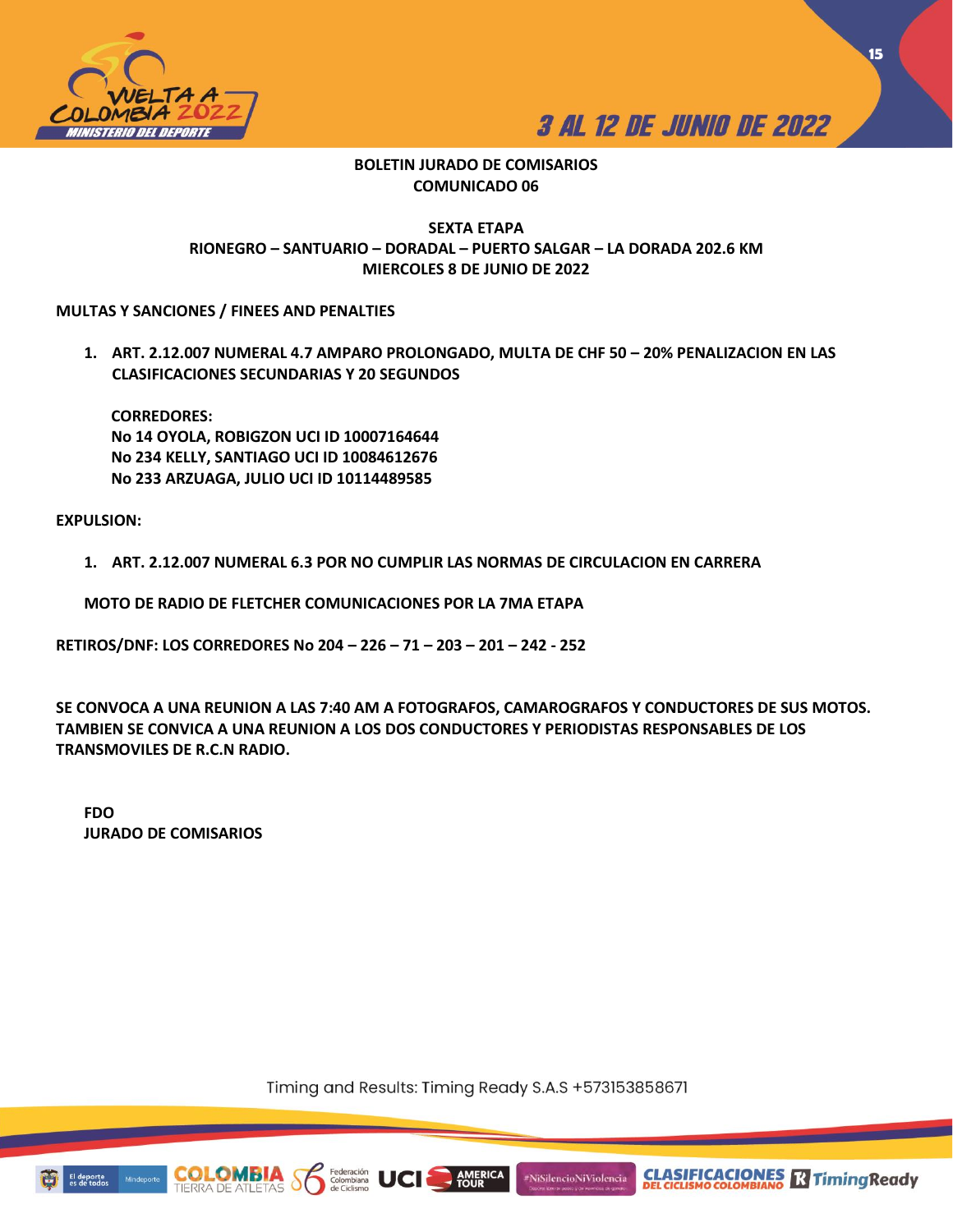



**CLASIFICACIONES Relationship Ready** 

**16**

## **SEPTIMA ETAPA MARIQUITA – GUADUAS – VILLETA – LA VEGA – ALTO DEL VINO 140.4 KM JUEVES 9 DE JUNIO DE 2022**

| <b>HORA DE SALIDA:</b>                    | $8:00$ AM                                                         |
|-------------------------------------------|-------------------------------------------------------------------|
| <b>SITIO DE SALIDA:</b>                   | <b>CRA 3 ALCALDIA DE MARIQUITA</b>                                |
| SITIO DE LLEGADA:                         | <b>ALTO DEL VINO</b>                                              |
| <b>SPRINTS ESPECIALES:</b>                | 1. CONDOMINIO VALLE – VARIANTE KM 17.6                            |
|                                           | 2. ANTES PUENTE GUADUAS - KM 51.5                                 |
|                                           | 3. RESTAURANTE MELINDA KM 90.1                                    |
| <b>PREMIOS DE MONTAÑA:</b>                | 1. ALTO LA MONA DE 1RA CATEGORIA KM 44.9                          |
|                                           | 2. ALTO TRIGO – RESTAURANTE CAMPOALEGRE DE 1RA CATEGORIA KM 68.6  |
|                                           | 3. ALTO DEL VINO FUERA DE CATEGORIA KM 140.4 LLEGADA              |
| <b>CONTROL MEDICO:</b>                    | SE AVISARÁ OPORTUNAMENTE                                          |
| LIMITE DE CLASIFICACION:                  | 15%                                                               |
| ZONA DESCARTE DESECHOS: 1. TERPEL – KM 39 |                                                                   |
|                                           | 2. 200 MTS ANTES Y DESPUES DE LA ZONA PIE EN TIERRA – KM 67.4     |
|                                           | 3. HOTEL LA VEGA - KM 110.3                                       |
|                                           | 4. LA VIRGEN - ALTO KM 128.4                                      |
| ZONA DE ABASTECIMIENTO: PIE EN TIERRA:    |                                                                   |
|                                           | 1.1 KM ANTES DEL PREMIO DE MONTAÑA ALTO DEL TIGRE KM 67.6 POR 1KM |
|                                           | 2. 200 MTS DESPUES DEL HOTEL LA VEGA KM 110.5 POR 1 KM            |

**NOTA: ENVIO DE RESULTADOS EN DIGITAL, UNA VEZ ENTREGADO EL INFORME DE LOS COMISARIOS DESPUES DE LA ETAPA.** 

**ENTREGA DE LOS RESULTADOS EN FISICO, UNA HORA ANTES DE LA SALIDA DE LA SEPTIMA ETAPA, EN EL SITIO DONDE SE ENTREGARÁN LOS NUMEROS DE LOS VEHICULOS.** 

Timing and Results: Timing Ready S.A.S +573153858671

AMERICA

#NiSilencioNiViolencia

Federación<br>Colombiana



COI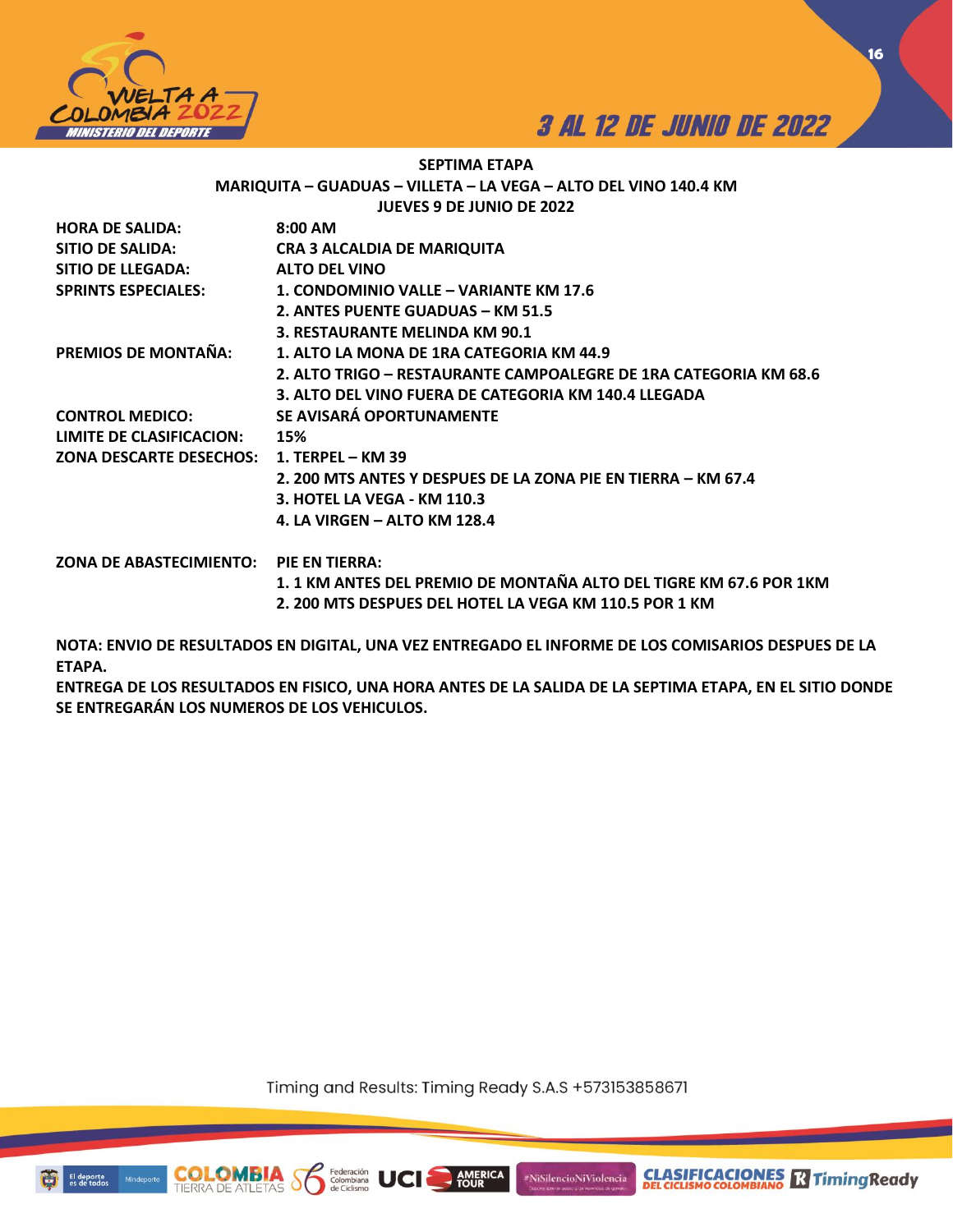

## **ALTIMETRIA DE LA SEPTIMA ETAPA**



### **BOLETIN DE DIRECCION**

### **CUADRO DE PORTADORES DE CAMISETAS**

| <b>CAMISETA</b>                    | <b>LIDER</b>                      | <b>PORTADOR</b>                   |
|------------------------------------|-----------------------------------|-----------------------------------|
| <b>ETAPA</b>                       | <b>JUAN PABLO SOSSA</b>           | <b>JUAN PABLO SOSSA</b>           |
| AGENCIA NACIONAL DE SEGURIDAD VIAL | <b>INDEPORTES BOYACA AVANZA</b>   | <b>INDEPORTES BOYACA AVANZA</b>   |
| <b>SPRINTS ESPECIALES</b>          | <b>OSCAR FERNANDEZ</b>            | <b>OSCAR FERNANDEZ</b>            |
| <b>SURA</b>                        | <b>INDEPORTES BOYACA AVANZA</b>   | <b>INDEPORTES BOYACA AVANZA</b>   |
| PREMIOS DE MONTAÑA                 | <b>YESID SIERRA</b>               | <b>YESID SIERRA</b>               |
| <b>CERVEZA ANDINA</b>              | <b>NECTAR-IND CUNDINAMARCA</b>    | <b>NECTAR-IND CUNDINAMARCA</b>    |
| <b>LIDER SUB23</b>                 | <b>CRISTIAN DAVID RICO</b>        | <b>CAMILO ROBLES</b>              |
| <b>MANZANA POSTOBON</b>            | <b>COLOMBIA TIERRA DE ATLETAS</b> | <b>TOLIMA ES PASION</b>           |
| <b>LIDER PUNTOS</b>                | <b>NELSON SOTO</b>                | <b>NELSON SOTO</b>                |
| <b>MACPOLLO</b>                    | <b>COLOMBIA TIERRA DE ATLETAS</b> | <b>COLOMBIA TIERRA DE ATLETAS</b> |
| <b>LIDER GENERAL</b>               | <b>CRISTIAN DAVID RICO</b>        | <b>CRISTIAN DAVID RICO</b>        |
| <b>MINISTERIO DEL DEPORTE</b>      | <b>COLOMBIA TIERRA DE ATLETAS</b> | <b>COLOMBIA TIERRA DE ATLETAS</b> |

### **FDO**

**JORGE MAURICIO VARGAS CARREÑO ARMANDO MORELO PEÑA JOSE ANGEL CALDERON**

**COLOMBIA**<br>TIERRA DE ATLETAS

Federación<br>Colombiana<br>de Ciclismo

 $\delta$ 

UCI

**DIRECTOR GENERAL SUB-DIRECTOR GENERAL CRONOMETRAJE Y RESULTADOS (TIMING READY)**

Timing and Results: Timing Ready S.A.S +573153858671

**AMERICA**<br>TOUR

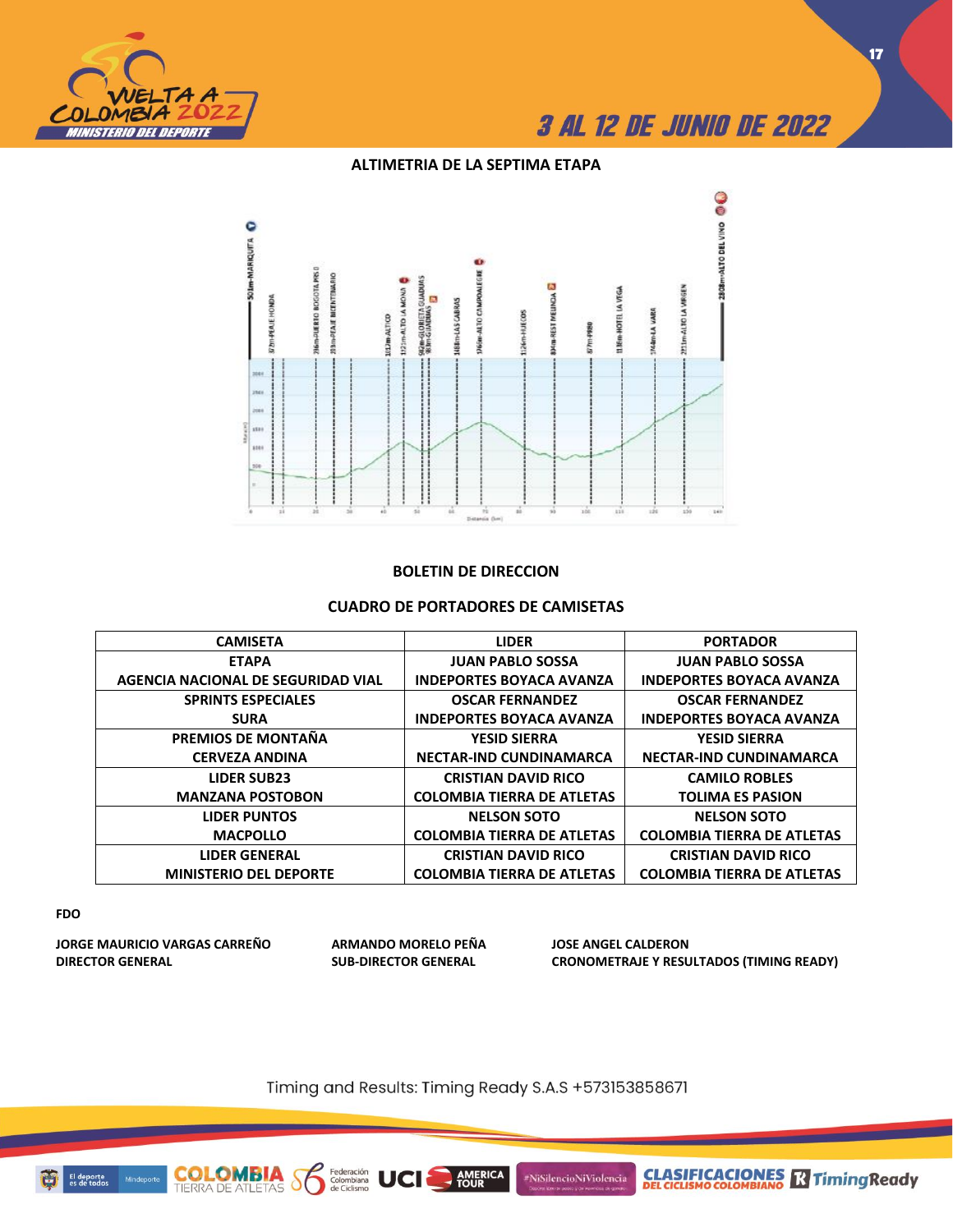



## **ORDEN Y HORARIO DE PRESENATCION DE EQUIPOS**

### **SALIDA SEPTIMA ETAPA**

| <b>ORDEN</b>      | <b>EQUIPO</b>                    | <b>HORA</b> |
|-------------------|----------------------------------|-------------|
| 1                 | <b>DEPORMUNDO</b>                | 7:10:00     |
| $\mathbf{2}$      | <b>FUNDACION TEAM RECAPI</b>     | 7:12:00     |
| 3                 | AMPRO-CERVEZAANDINA              | 7:14:00     |
| 4                 | <b>FUERZAS ARMADAS COLOMBIA</b>  | 7:16:00     |
| 5                 | <b>CONSTRU ZEA-EL FARO ELECT</b> | 7:18:00     |
| 6                 | HERRERA SPORT ROPA DEPORT        | 7:20:00     |
| 7                 | TEAM CARTAGENA-LICICLISMO        | 7:22:00     |
| 8                 | TEAM NATIVOS PAYN                | 7:24:00     |
| 9                 | TEAM ILLUMINATE                  | 7:26:00     |
| 10                | CM TEAM                          | 7:28:00     |
| 11                | TOLIMA ES PASION-L. HUILA        | 7:30:00     |
| $12 \overline{ }$ | CANELS-ZEROUNO                   | 7:32:00     |
| 13                | NECTAR IND.CUNDINAMARCA          | 7:34:00     |
| 14                | S.GIROS-ALC MANIZALES            | 7:36:00     |
| 15                | MOVISTAR-BEST PC                 | 7:38:00     |
| 16                | <b>PETROLIKE</b>                 | 7:40:00     |
| 17                | INDEPORTES BOYACA AVANZA         | 7:42:00     |
| 18                | ALC LA VEGA-4WD-DELUXE           | 7:44:00     |
| 19                | FUND-MULTIREPUESTOSB-GOCI        | 7:46:00     |
| 20                | TEAM BANCO GUAYAOUIL ECU         | 7:48:00     |
| 21                | <b>EBSA</b>                      | 7:50:00     |
| 22                | SISTECREDITO-GW                  | 7:52:00     |
| 23                | ORGULLO PAISA-ANTIOOUIA          | 7:54:00     |
| 24                | <b>EPM-SCOTT</b>                 | 7:56:00     |
| 25                | TEAM MEDELLIN EPM                | 7:58:00     |
| 26                | COL TIERREA DE ATLETAS-GW        | 8:00:00     |

Timing and Results: Timing Ready S.A.S +573153858671

AMERICA

#NiSilencioNiViolencia

Federación<br>Colombiana<br>de Ciclismo

**COLOMBIA SS**